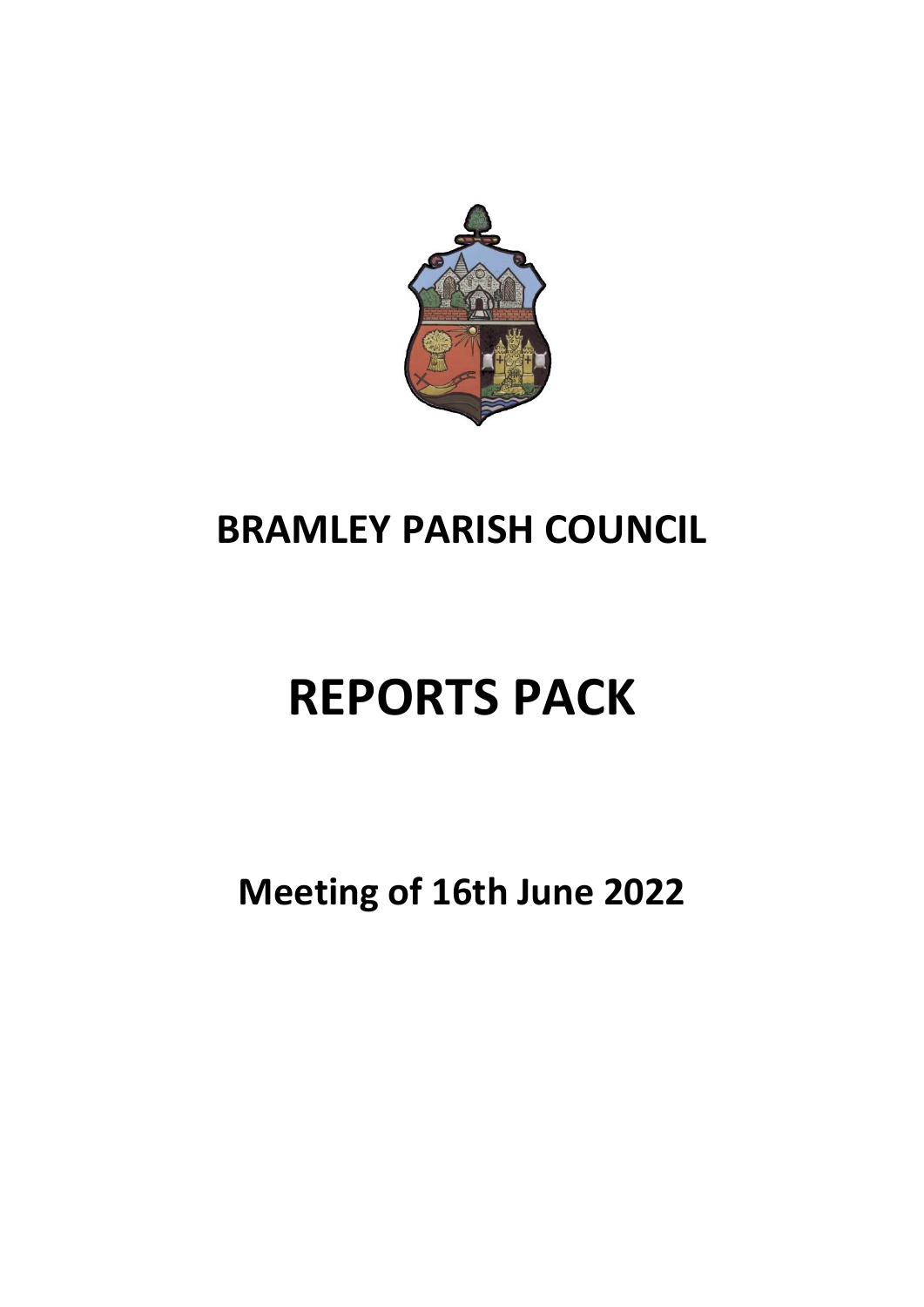#### **BRAMLEY PARISH COUNCIL CORRESPONDENCE REPORT JUNE 2022**

**Minute ref 053/22 – Correspondence** (11th May to 7th June 2022)

| Ref | Sender                               | <b>Details</b>                                                                                                                                                                                                                                                                                                                                                                                                                                                                                                                                                                                                                                                                                                                                      | <b>Clerk action or recommendation</b>                                                                                                                                                                                                                                               |
|-----|--------------------------------------|-----------------------------------------------------------------------------------------------------------------------------------------------------------------------------------------------------------------------------------------------------------------------------------------------------------------------------------------------------------------------------------------------------------------------------------------------------------------------------------------------------------------------------------------------------------------------------------------------------------------------------------------------------------------------------------------------------------------------------------------------------|-------------------------------------------------------------------------------------------------------------------------------------------------------------------------------------------------------------------------------------------------------------------------------------|
| 1.  | <b>Brambles Park resident</b>        | Email to report damage to steps leading from Downs Link to Windrush<br>Close.                                                                                                                                                                                                                                                                                                                                                                                                                                                                                                                                                                                                                                                                       | Clerk reported the damage to Surrey<br>Rights of Way team in May. Clerk<br>had also reported damage to the<br>other set of steps in April.<br>Clerk contacted Kevin Deanus who<br>followed this up with the Rights of<br>Way team.<br>Repairs are due to be carried out in<br>July. |
| 2.  | The Hunt Group                       | Amended design ideas received for a new dwelling at Bramley Millpond.<br>This was discussed briefly at May PC meeting at which Members agreed<br>that as the proposal now seems to be for a standard large new dwelling in<br>AONB, Green Belt, outside the settlement boundary and not conforming to<br>policies in the Neighbourhood Plan, the Hunt Group should seek advice<br>from Waverley Planning on likelihood of planning consent being granted.<br>Clerk responded to The Hunt Group and forwarded revised proposal to<br>interested residents.<br>The Hunt Group responded to state that revisions were based on feedback<br>received from previous proposals and asked which proposal the Parish<br>Council and residents would prefer. | To be discussed at June Parish<br>Council meeting.                                                                                                                                                                                                                                  |
| 3.  | <b>Surrey Highways</b>               | Notification that maintenance works will be carried out to footbridge on<br>path leading from Windrush Close to Hall Road during June. Footpath will<br>be closed, although access for pedestrians will be permitted.                                                                                                                                                                                                                                                                                                                                                                                                                                                                                                                               | No further action required.                                                                                                                                                                                                                                                         |
| 4.  | <b>Surrey County Council</b>         | Correspondence between Richard Seaborne and SCC Land & Property<br>department regarding transfer of former school playing field from SCC to<br>Bramley Parish Council. Due to Cabinet Member and personnel changes at<br>SCC, the proposal to transfer the land at a nil premium is no longer being<br>supported.                                                                                                                                                                                                                                                                                                                                                                                                                                   | Mr Seaborne requested a meeting<br>with SCC, BPC and Cllr Kevin Deanus<br>to try to resolve this issue.                                                                                                                                                                             |
| 5.  | Mike Platten, Farsight<br>Consulting | Internal audit of the 2021/22 Parish Council accounts was carried out at the<br>end of May 2022. Final report received from internal auditor.                                                                                                                                                                                                                                                                                                                                                                                                                                                                                                                                                                                                       | Clerk to circulate report with papers<br>for June PC meeting. To be discussed<br>at meeting.                                                                                                                                                                                        |
| 6.  | <b>Surrey County Council</b>         | Invitation to submit an expression of interest for free trees under a new<br>tree planting scheme offered by Surrey County Council.                                                                                                                                                                                                                                                                                                                                                                                                                                                                                                                                                                                                                 | Clerk completed expression of<br>interest, noting that the Parish<br>Council was not able to obtain any                                                                                                                                                                             |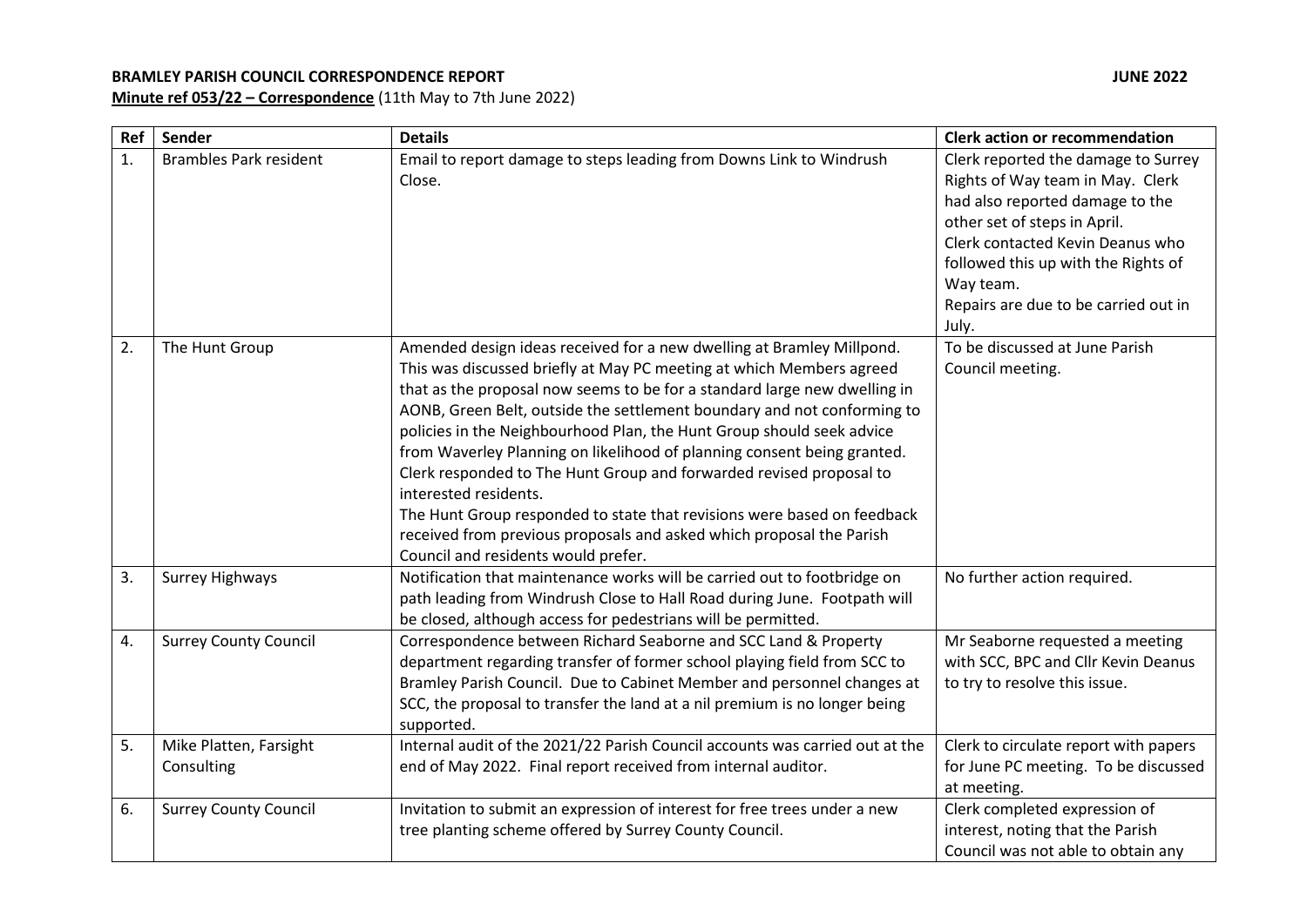| Ref            | Sender                         | <b>Details</b>                                                                                                                                                                                                                                                                              | <b>Clerk action or recommendation</b>                                                                                        |
|----------------|--------------------------------|---------------------------------------------------------------------------------------------------------------------------------------------------------------------------------------------------------------------------------------------------------------------------------------------|------------------------------------------------------------------------------------------------------------------------------|
|                |                                |                                                                                                                                                                                                                                                                                             | trees in former scheme as areas                                                                                              |
|                |                                |                                                                                                                                                                                                                                                                                             | identified for tree planting were not                                                                                        |
|                |                                |                                                                                                                                                                                                                                                                                             | on land owned by the Parish Council.                                                                                         |
| 7 <sub>1</sub> | <b>Bramley Village Society</b> | BVS has stored the 1977 Silver Jubilee sign that had fallen down on land<br>close to wine press. The sign is in need of some refurbishment. It is<br>believed that the sign is owned by the Parish Council. BVS has contacted<br>local sign writer for an estimate for refurbishment works. | Clerk to check old records for<br>confirmation that sign is owned by<br>Parish Council and investigate who<br>made the sign. |
| 8.             | <b>Station Road resident</b>   | Reports of noisy speeding motorbikes along Station Road at around 5:00am<br>each weekend morning. Asked for contact details of community police<br>team.                                                                                                                                    | Clerk forwarded complaint to PC<br>Greenaway, who will contact the<br>resident to discuss.                                   |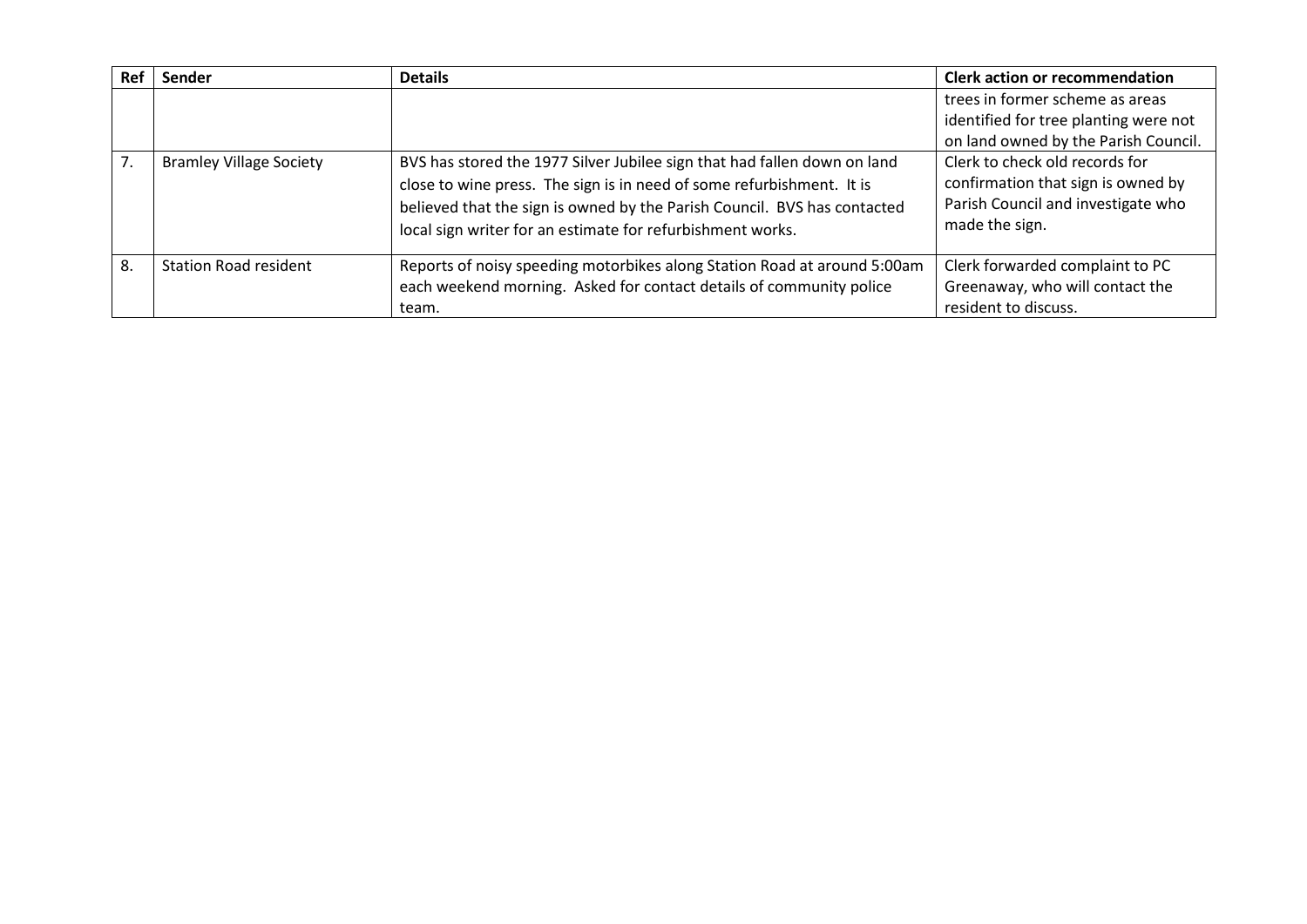#### **Planning Review Committee meeting 19th May 2022**

| NMA/2022/01247                                                                                                                                                                                                                                                                                                                                                                                                                       | RED STREAM COTTAGE, BIRTLEY GREEN, BIRTLEY ROAD, BRAMLEY, GU5 OLE<br>Amendment to WA/2020/2026. Introduction of 4 oak timbers into the render of<br>the front elevation of the extension to match the existing (right side) front<br>elevation of the property. |  |  |
|--------------------------------------------------------------------------------------------------------------------------------------------------------------------------------------------------------------------------------------------------------------------------------------------------------------------------------------------------------------------------------------------------------------------------------------|-----------------------------------------------------------------------------------------------------------------------------------------------------------------------------------------------------------------------------------------------------------------|--|--|
|                                                                                                                                                                                                                                                                                                                                                                                                                                      | Bramley Parish Council has NO OBJECTION to this application.                                                                                                                                                                                                    |  |  |
| Amendment to:<br>WA/2022/00750                                                                                                                                                                                                                                                                                                                                                                                                       | BROOKLANDS, 4 LINERSH DRIVE, BRAMLEY, GU5 OEJ<br>Erection of extensions and alterations to elevations and fenestrations, including a<br>new roof light.                                                                                                         |  |  |
|                                                                                                                                                                                                                                                                                                                                                                                                                                      | The amendment relates to the omission of dormers on front elevation and<br>provision of a single roof light instead.                                                                                                                                            |  |  |
|                                                                                                                                                                                                                                                                                                                                                                                                                                      | Bramley Parish Council has NO OBJECTION to the amendment to this application.                                                                                                                                                                                   |  |  |
| Amendment to:<br>WA/2022/00787<br>27 EASTWOOD ROAD, BRAMLEY, GU5 0DY<br>Two storey side extension and first floor rear extension (amended description).<br>The rear extension elevations have been amended.                                                                                                                                                                                                                          |                                                                                                                                                                                                                                                                 |  |  |
|                                                                                                                                                                                                                                                                                                                                                                                                                                      | Bramley Parish Council notes that this proposal is similar to other extensions in the vicinity.                                                                                                                                                                 |  |  |
| As noted in the comments originally submitted to this application, Bramley Parish Council has no<br>objection to the application as long as the addition of a 4th bedroom meets the guidance as detailed in<br>the Waverley Parking Guidelines. Parking is a particular issue in this location and Members ask for<br>Waverley confirmation that no additional off-street parking would be required as a result of this<br>proposal. |                                                                                                                                                                                                                                                                 |  |  |
| WA/2022/01264                                                                                                                                                                                                                                                                                                                                                                                                                        | PINE LODGE, HORSHAM ROAD, BRAMLEY, GU5 0AN<br>Erection of a detached garage with associated works.                                                                                                                                                              |  |  |
| Bramley Parish Council has NO OBJECTION to this application.                                                                                                                                                                                                                                                                                                                                                                         |                                                                                                                                                                                                                                                                 |  |  |
| WA/2022/01277                                                                                                                                                                                                                                                                                                                                                                                                                        | SELHURST PLACE, HORSHAM ROAD, BRAMLEY, GU5 OLH<br>Removal of pitched roof with provision of enlarged accommodation at first floor<br>below flat roof (revision of WA/2021/02595).                                                                               |  |  |
|                                                                                                                                                                                                                                                                                                                                                                                                                                      | Bramley Parish Council has NO OBJECTION to this application.                                                                                                                                                                                                    |  |  |
| WA/2022/01299                                                                                                                                                                                                                                                                                                                                                                                                                        | PENDARVES, BIRTLEY ROAD, BRAMLEY, GU5 0JA<br>Erection of a single storey extension and construction of pergola and covered<br>seating area and associated landscaping following removal of existing pergola.                                                    |  |  |
|                                                                                                                                                                                                                                                                                                                                                                                                                                      | Bramley Parish Council has NO OBJECTION to this application, but notes that this property has previously                                                                                                                                                        |  |  |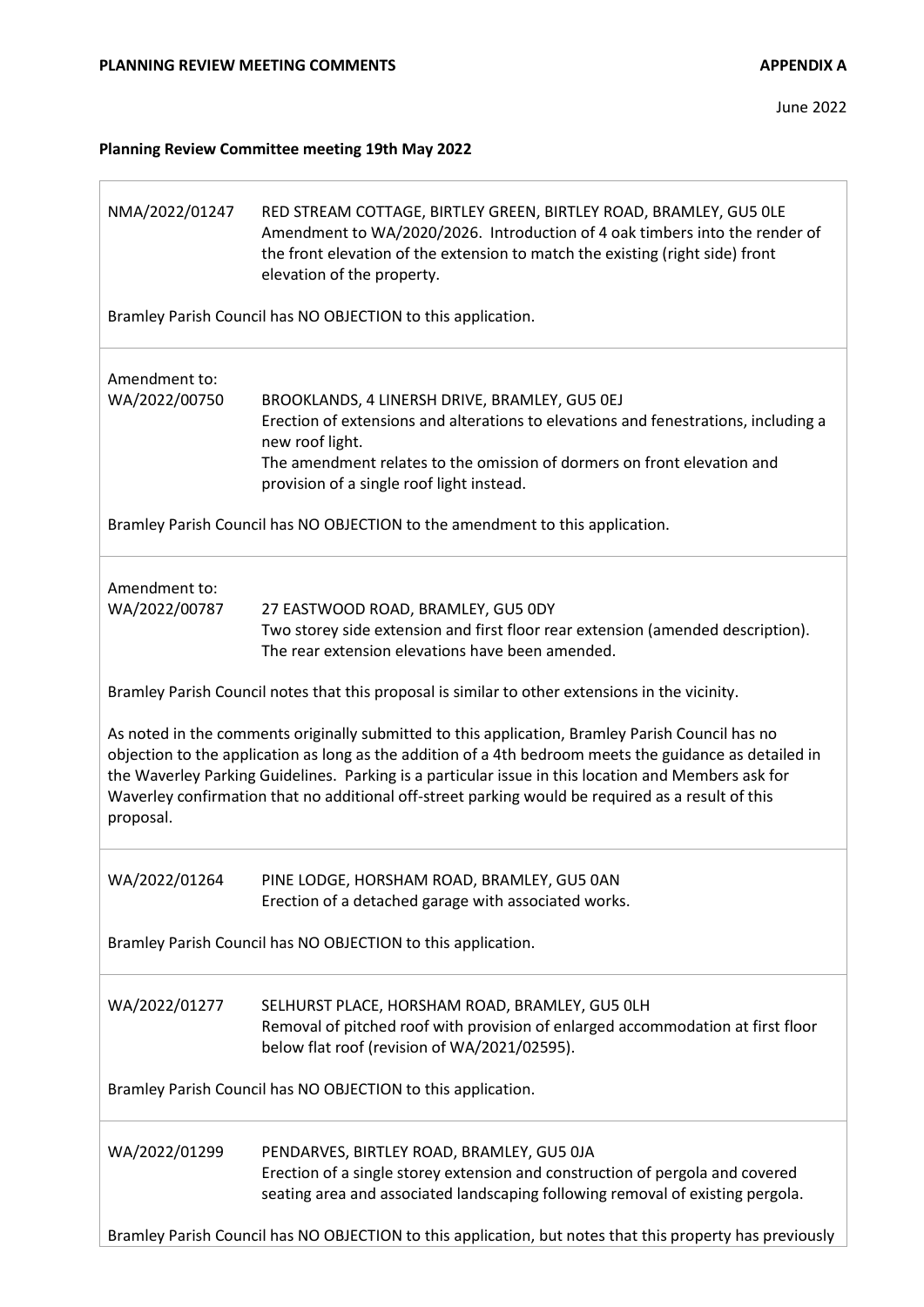been extended and there is no reference within this application of this additional increase in floor space and Waverley's 40% rule / guidance. WA/2022/01301 LANTERN HOUSE, 45 LINERSH WOOD CLOSE, BRAMLEY, GU5 0EQ Erection of single storey extensions and alterations; alterations to part of attached garage and store together with hip to gable, and dormer extensions to roof to provide additional habitable accommodation. Bramley Parish Council has NO OBJECTION to this application, but asks Waverley Planning officers to check that the additional accommodation does not create a need for additional off street parking, as recommended in the Waverley parking guidelines. WA/2022/01320 GREENSANDS, PRIMROSE WAY, BRAMLEY, GU5 0BZ Certificate of Lawfulness under Section 192 for erection of an outbuilding for purposes incidental to the enjoyment of the dwelling house. Bramley Parish Council has NO OBJECTION to this application. WA/2022/01322 GREENSANDS, PRIMROSE WAY, BRAMLEY, GU5 0BZ Certificate of Lawfulness under Section 192 for erection of a single storey extension and alterations to enclose existing loggia to provide additional habitable accommodation following demolition of existing single storey extension. Bramley Parish Council has NO OBJECTION to this application, but notes that this property has previously been extended and there is no reference within this application of this additional increase in floor space and Waverley's 40% rule / guidance.

#### **Planning Review Committee meeting 2nd June 2022**

CA/2022/01372 OLD RECTORY CLOSE, BRAMLEY, GU5 0JR Bramley Conservation Area removal of tree.

#### SUPPORT

Bramley Parish Council is concerned at the collapse of the wall at Rhens Place which is unsightly in the Conservation Area and will be costly to remedy. The tree is the cause of the damage to the wall and in the opinion of the Parish Council there is no alternative but to remove the tree to allow the rebuilding of the wall.

TM/2022/01368 REDWINGS, 31 LINERSH WOOD CLOSE, BRAMLEY, GU5 0EQ Application for works to tree subject of Tree Preservation Order 04/20.

#### NO COMMENT

Bramley Parish Council has no comment on this application and would support the decision of the Waverley Tree Officer.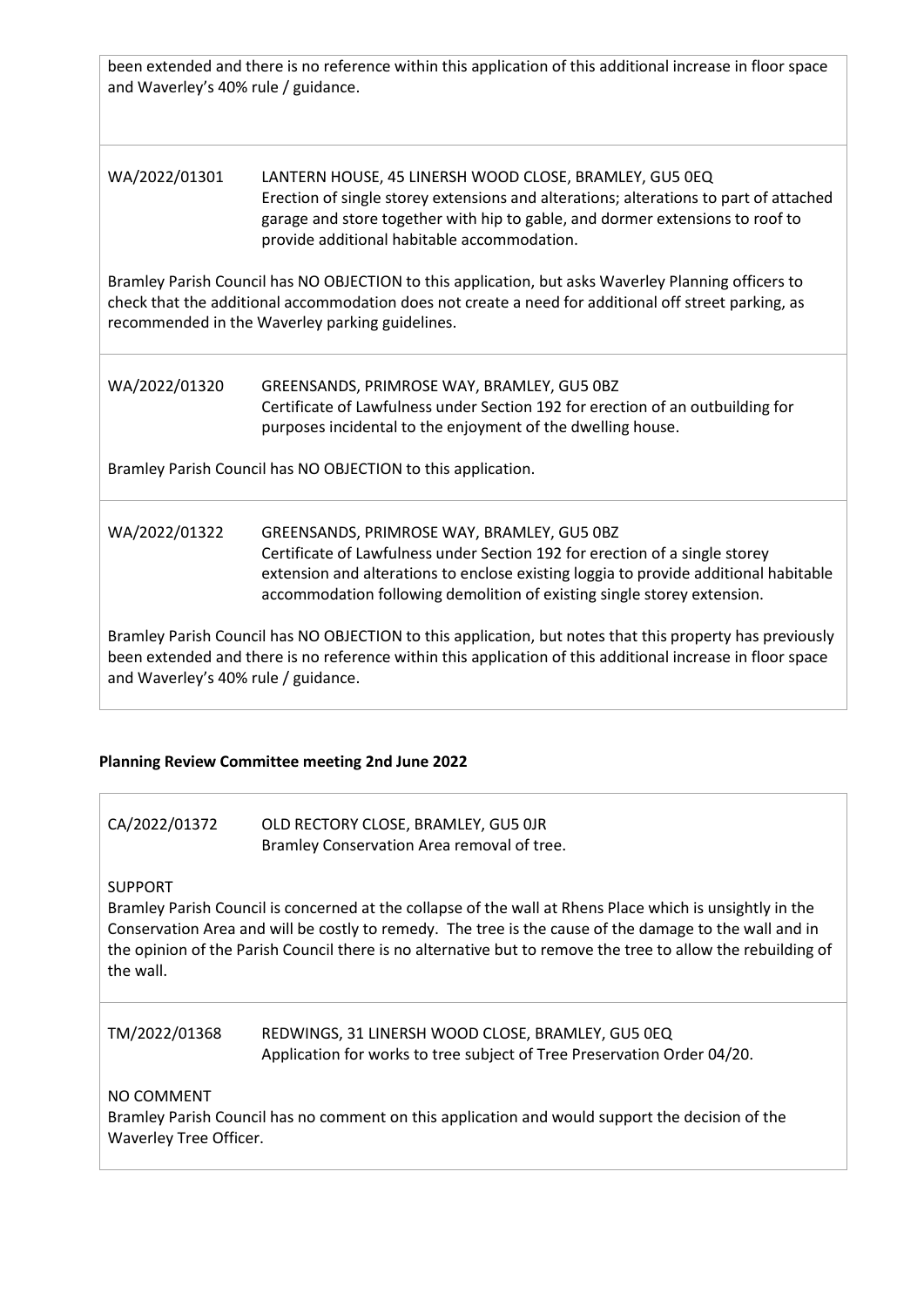# Amendment to:

WA/2022/00512 LANGHURST FARM, LODKIN HILL, HASCOMBE, GODALMING, GU8 4JP Change of use from agricultural to business (Class E (g)) to provide up to 350 square metres of floorspace in Barn A and ancillary parking in Barn B, and alterations to barns to include partial demolition and cladding (part retrospective). The amendment relates to an amended scheme.

#### OBJECTION.

The Parish Council objected to the original application on several grounds and the revised application does not alter that objection. While the Bramley Neighbourhood Plan encourages conversion of agricultural buildings to residential in Policy G2, Policy G1 directs commercial development to four centres of which Langhurst Farm is not one. While Bramley Neighbourhood Plan Policy L3 supports appropriate schemes that enable the growth of Bramley's rural economy including the conversion of agricultural buildings such a significant office development (or other uses enabled by this use class) is not seen as appropriate to this location.

The location is in the Parish Council's opinion unsuitable for office development or other uses opened up by use class E(g), and a car dependent office development of this scale could place significant demands on unsuitable roads.

#### WA/2022/01380 THE GREAT BARN, SMITHBROOK, HORSHAM ROAD, CRANLEIGH, GU6 8LH Change of use of barn from offices to residential dwelling together with extension and alterations.

#### SUPPORT

Such a change of use to residential is supported by Bramley Neighbourhood Plan Policy G2, and there is adequate parking with no adverse traffic impact. Bramley Parish Council sees no reason to protect office space in this location and the proposed residential property will increase Bramley's housing stock. There has been a similar application in the past to which the Parish Council did not object. Bramley Parish Council therefore supports this application.

| WA/2022/01403 | THE BOTHY, SMITHBROOK, HORSHAM ROAD, CRANLEIGH, GU6 8LH                               |
|---------------|---------------------------------------------------------------------------------------|
|               | Change of use of existing office (use Class E) to residential dwelling (use Class C3) |
|               | with extension and alterations.                                                       |

#### SUPPORT

Such a change of use to residential is supported by Bramley Neighbourhood Plan Policy G2, and there is adequate parking with no adverse traffic impact. Bramley Parish Council sees no reason to protect office space in this location and the proposed residential property will increase Bramley's housing stock. There has been a similar application in the past to which the Parish Council did not object. Bramley Parish Council therefore supports this application.

| WA/2022/01404 | HONEYGREEN BARN, SMITHBROOK, HORSHAM ROAD, CRANLEIGH, GU6 8LH                          |
|---------------|----------------------------------------------------------------------------------------|
|               | Change of use of an existing barn from offices (use Class E) to a residential dwelling |
|               | (use Class C3) including extension and alterations.                                    |

#### SUPPORT

Such a change of use to residential is supported by Bramley Neighbourhood Plan Policy G2, and there is adequate parking with no adverse traffic impact. Bramley Parish Council sees no reason to protect office space in this location and the proposed residential property will increase Bramley's housing stock. There has been a similar application in the past to which the Parish Council did not object. Bramley Parish Council therefore supports this application.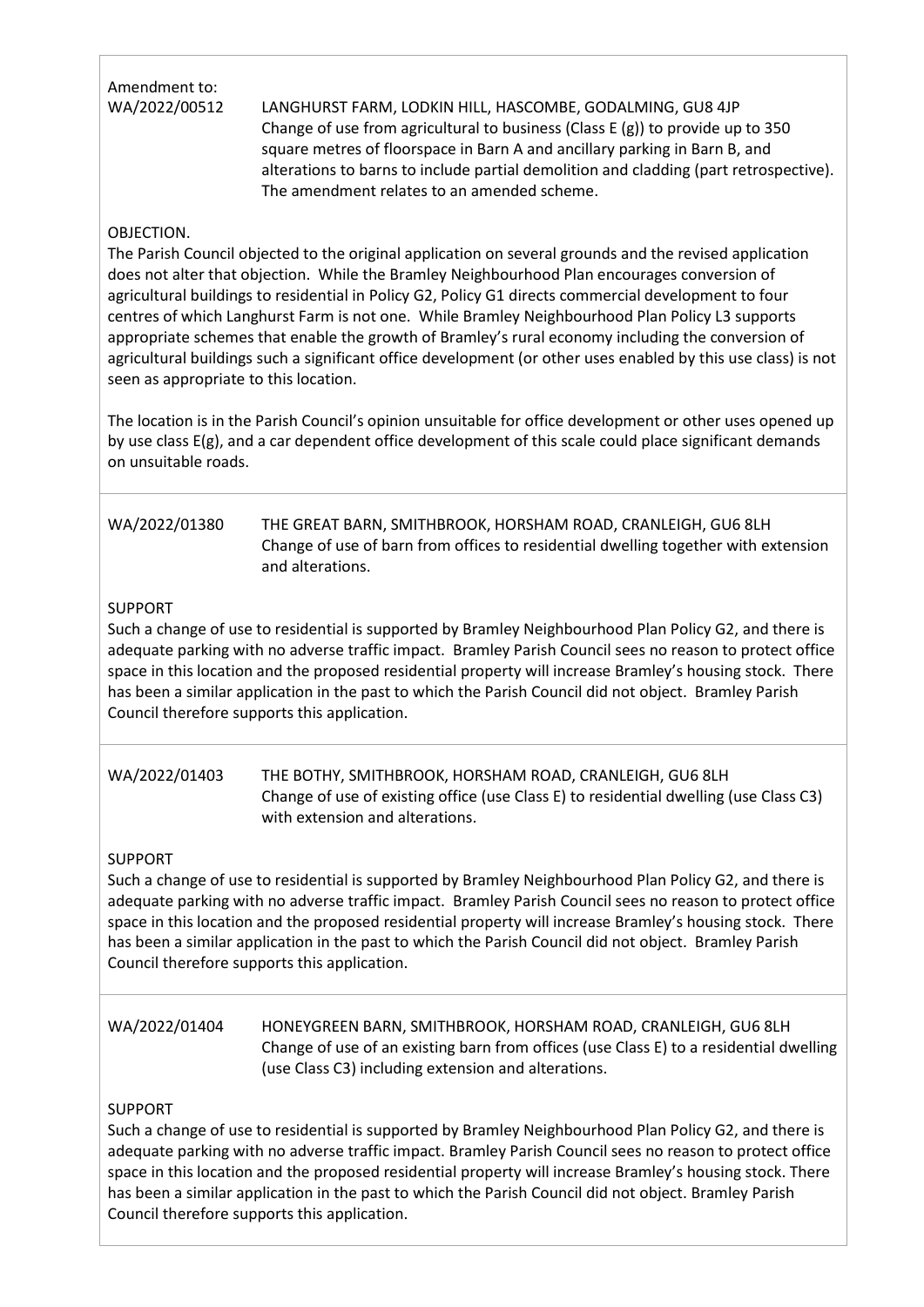## **Recent Applications GRANTED by Waverley Borough Council**

| <b>Ref</b>    | <b>Address</b>                                                | <b>Details</b>                                                                                                                                      | <b>Parish Council Response</b>                                                                                                                                                                                                                                                                                                                                                                                                                                                                                                                                                                                                                                                                                              |
|---------------|---------------------------------------------------------------|-----------------------------------------------------------------------------------------------------------------------------------------------------|-----------------------------------------------------------------------------------------------------------------------------------------------------------------------------------------------------------------------------------------------------------------------------------------------------------------------------------------------------------------------------------------------------------------------------------------------------------------------------------------------------------------------------------------------------------------------------------------------------------------------------------------------------------------------------------------------------------------------------|
| WA/2021/01741 | Willow Brook, 2 Linersh Drive,                                | Erection of extensions and detached single storey                                                                                                   | No objection.                                                                                                                                                                                                                                                                                                                                                                                                                                                                                                                                                                                                                                                                                                               |
|               | Bramley, GU5 OEJ                                              | outbuilding.                                                                                                                                        |                                                                                                                                                                                                                                                                                                                                                                                                                                                                                                                                                                                                                                                                                                                             |
| WA/2021/02673 | 46 Eastwood Road, Bramley, GU5<br>0 <sub>D</sub> S            | Erection of extensions and alterations.                                                                                                             | No objection.                                                                                                                                                                                                                                                                                                                                                                                                                                                                                                                                                                                                                                                                                                               |
| WA/2021/03196 | 1 Lydia Park, Stovolds Hill,<br>Cranleigh, GU6 8LE            | A material change of use of land for the stationing<br>of caravans for residential purposes with dayroom<br>and hardstanding ancillary to that use. | Objection.<br>This proposal is for a green field development that is not<br>included in the Waverley Local Plan Part 2.<br>Within the Planning Statement, it states that the<br>proposal is "to meet a recognised need". The Interim 5-<br>Year Traveller Accommodation Supply Position<br>Statement, recently published by Waverley Borough<br>Council, demonstrates that the Council is currently able<br>to meet the borough's identified need for gypsies and<br>travellers.<br>There is also concern about the implications of foul<br>drainage being disposed of through a mini packaged<br>treatment plant to a soakaway. This could lead to<br>contamination of nearby watercourses and surrounding<br>arable land. |
| WA/2022/00296 | 2 Brambles Park, Bramley, GU5<br>0BA                          | Erection of extensions and alterations following<br>demolition of existing conservatory.                                                            | No objection.                                                                                                                                                                                                                                                                                                                                                                                                                                                                                                                                                                                                                                                                                                               |
| WA/2022/00935 | Eastwater House Barn,<br>Snowdenham Lane, Bramley,<br>GU5 ODB | Alterations to elevations and demolition of<br>existing glazed porch.                                                                               | No objection.                                                                                                                                                                                                                                                                                                                                                                                                                                                                                                                                                                                                                                                                                                               |
| WA/2022/00934 | Eastwater House Barn,<br>Snowdenham Lane, Bramley,<br>GU5 ODB | Listed Building consent for alterations to<br>elevations and demolition of existing glazed<br>porch.                                                | No objection.                                                                                                                                                                                                                                                                                                                                                                                                                                                                                                                                                                                                                                                                                                               |
| TM/2022/01204 | Woodland House, 1 Woodrough<br>Copse, Bramley, GU5 0HH        | Application for works to trees subject of tree<br>preservation order WA286.                                                                         | No comment.                                                                                                                                                                                                                                                                                                                                                                                                                                                                                                                                                                                                                                                                                                                 |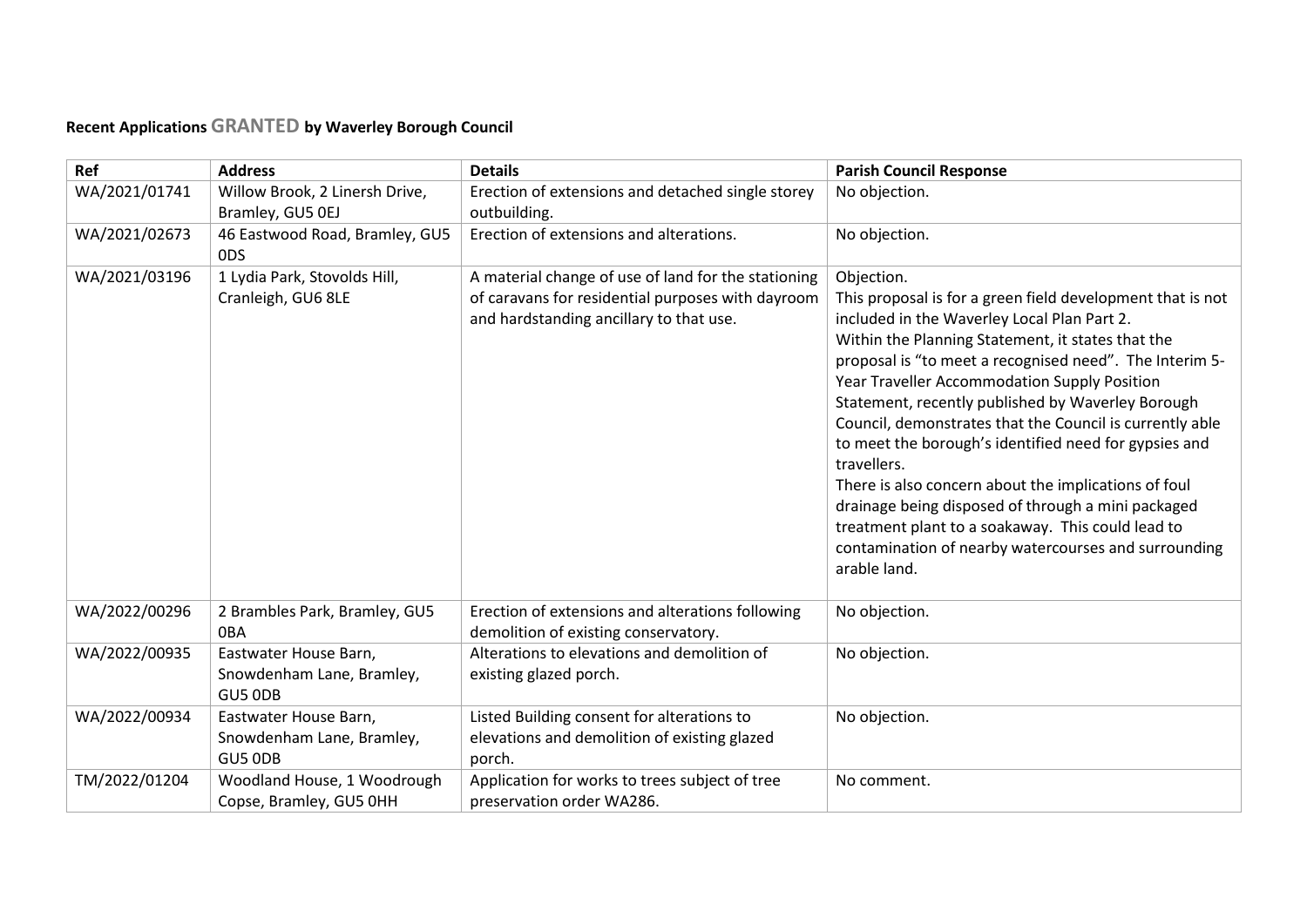| Ref            | <b>Address</b>                | <b>Details</b>                                      | <b>Parish Council Response</b> |
|----------------|-------------------------------|-----------------------------------------------------|--------------------------------|
| NMA/2022/01247 | Red Stream Cottage, Birtley   | Amendment to WA/2020/2026. Introduction of 4        | No objection.                  |
|                | Green, Birtley Road, Bramley, | oak timbers into the render of the front elevation  |                                |
|                | GU5 OLE                       | of the extension to match the existing (right side) |                                |
|                |                               | front elevation of the property.                    |                                |

## **Recent Applications REFUSED by Waverley Borough Council**

| <b>Ref</b>     | <b>Address</b>                                     | <b>Details</b>                                                                                                                                                                      | <b>Parish Council Response</b>                                                                                                                                                                                                                                                                          |
|----------------|----------------------------------------------------|-------------------------------------------------------------------------------------------------------------------------------------------------------------------------------------|---------------------------------------------------------------------------------------------------------------------------------------------------------------------------------------------------------------------------------------------------------------------------------------------------------|
| PRA/2022/01184 | Grafham Orchard, Horsham<br>Road, Bramley, GU5 0LH | General Permitted Development Order 2015,<br>Schedule 2, Part 3 Class Q - Prior Notification<br>application for change of use of agricultural<br>building to 1 dwelling (Class C3). | No objection.<br>Members believe that the application is supported by<br>policy BNP-G2: Assessing the Suitability of Sites for<br>Residential Development in the Bramley Neighbourhood<br>Plan which supports the conversion of agricultural and<br>other rural buildings into small residential units. |
|                |                                                    |                                                                                                                                                                                     |                                                                                                                                                                                                                                                                                                         |

#### **Recent Applications WITHDRAWN**

| Ref           | <b>Address</b>                                         | <b>Details</b>                                                                                                                                                                  | <b>Parish Council Response</b> |
|---------------|--------------------------------------------------------|---------------------------------------------------------------------------------------------------------------------------------------------------------------------------------|--------------------------------|
| WA/2021/02840 | Medlar Cottage, Thorncombe<br>Street, Bramley, GU5 ONB | Certificate of Lawfulness under Section 191 for<br>application to regularise and confirm the use of<br>Medlar Cottage as a single family dwelling house<br>without restriction. | No objection.                  |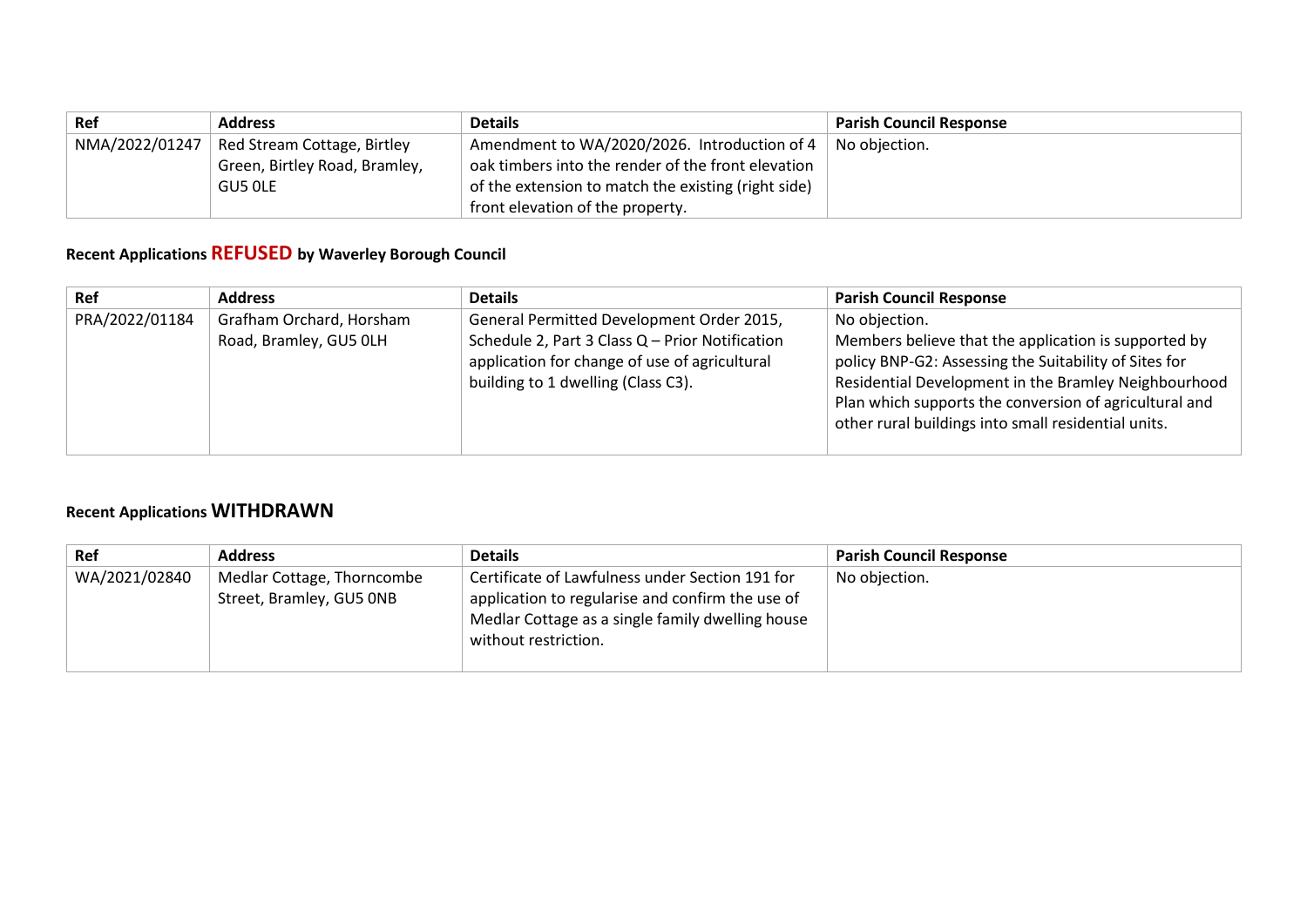

6 Uplands Road Farnham GU9 8BP

**Kathy Victor Bramley Parish Council Village Hall Bramley Surrey GU5 0AX** 30 May 2022

Dear Kathy

#### **Bramley Parish Council - Internal Audit 2021-22**

The internal audit of Bramley Parish Council for the 2021-22 financial year is now complete. I am pleased to be able to report that I have signed off the internal audit section of the Annual Governance and Accountability Return (AGAR) for 2021-22 with no comments.

As stated in the engagement letter, the scope of our work is limited to completing the audit testing and enquiries we deem necessary to complete Section 4 of the Annual Report for Local Councils in England. We do not provide assurance over or accept responsibility for areas of work not included in this scope, unless specifically agreed with the Council during the financial year.

In providing internal audit services we are not conducting a financial statement audit in accordance with standards and guidelines issued by the Audit Practices Board and our procedures are not designed to provide assurance over the reliability and quality of your financial statements and management information – that is the job of external audit.

We are required by the Annual Internal Audit Report included in the Annual Governance and Accountability Return (AGAR) to review controls in place at the Council against predefined control assertions. These control assertions are set out below, together with the results of my internal audit work for 2021-22.

The audit was carried out in two stages. The interim audit was carried out remotely on 1 December 2022, this concentrated on in year financial transactions and governance controls. The final audit was carried out remotely. This work was carried out during the week of 24 May 2022 and concentrated on the statement of accounts and balance sheet.

I would like to thank you for your assistance with the audit and hard work in maintaining high quality financial records.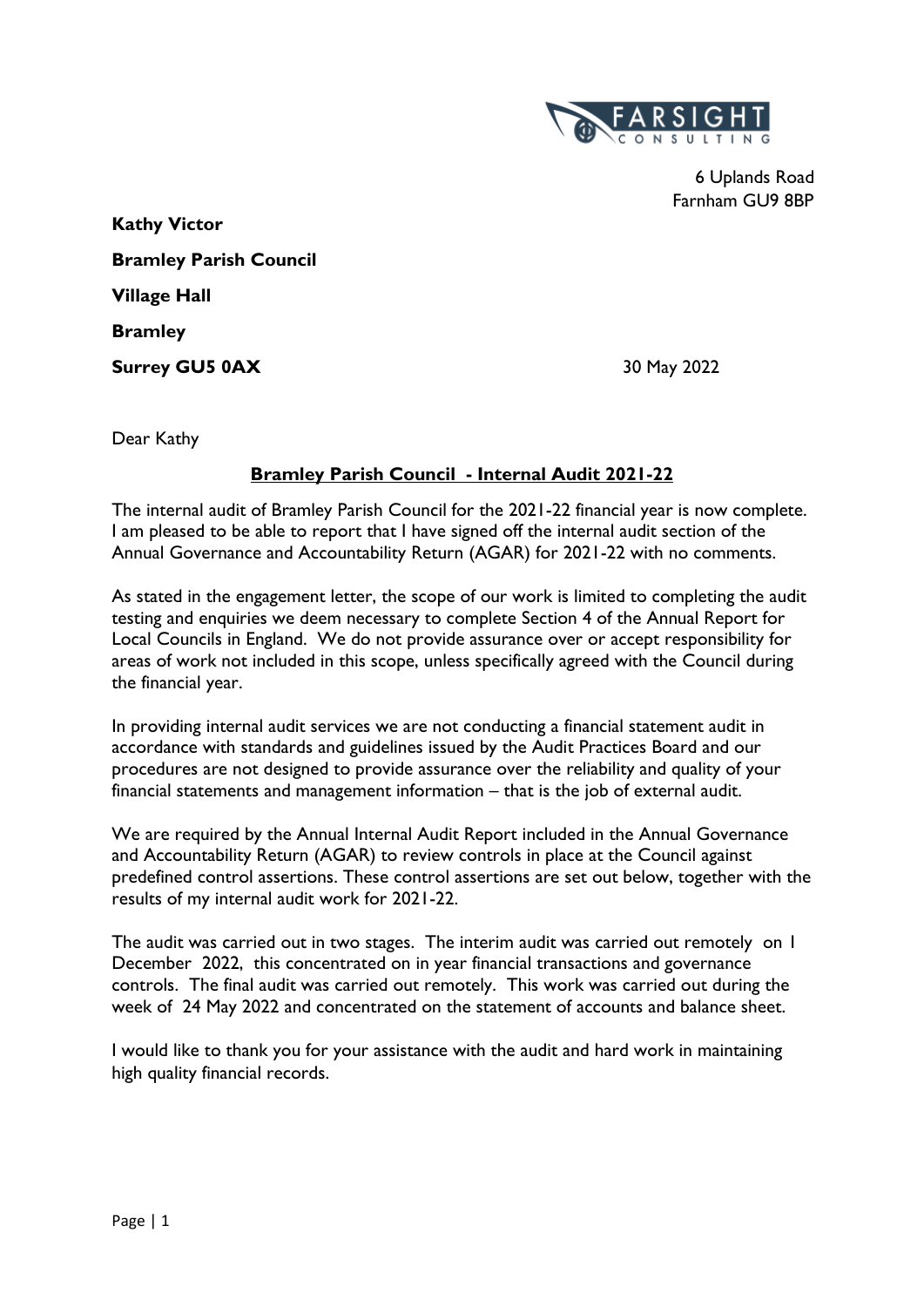

#### **A - Appropriate books of account have been kept throughout the year**

#### **Interim Audit**

Satisfactory. My audit testing was able to demonstrate that income and expenditure has been properly recorded on the Council's RBS accounting system and that appropriate reconciliations have been carried out. There is a clear audit trail from the accounts to supporting documentation.

Opening balances as set out on the period 0 trial balance have been agreed to the audited accounts from 20-21.

The Council is up to date with VAT accounting. I reviewed the September 2021 VAT return, and I was able to confirm that VAT reclaimed could be agreed to a schedule of transactions extracted from the RBS system. The VAT claim was submitted to HMRC on 18.10.21.

I reviewed access to the RBS accounting system. The Clerk is the only member of staff with access to the system.

#### **Final Audit**

The accounting statements have been agreed back to balance sheet and income and expenditure reports produced from the RBS Accounting system. All comparatives reported in the financial statements have been agreed back to the audited 2020-21 accounts, as published on the Council website.

The Council's year end VAT return has been completed and was submitted to HMRC on 6 April. VAT reclaimed can be agreed to a schedule of transactions extracted from RBS. VAT outstanding on the balance sheet agrees to the VAT return.

The Council reviewed my interim audit report at the January 2022 meeting of Full Council. The recommendations raised were noted and actioned.

I am satisfied that the Council met this control objective.

#### **B - The Council's financial regulations have been met, payments were supported by invoices, all expenditure was approved and VAT was appropriately accounted for**

#### **Interim Audit**

The Council has a robust system in place in respect of policies and procedures and the Clerk is experienced in this regard. The financial regulations and standing orders are both due for review. The Clerk has confirmed that this will be completed before the end of the financial year.

The Council approves expenditure via the annual budget process, and payment listings are presented to Full Council and approval recorded in the minutes. 2 Councillors sign off payments made via internet banking. This is a well-ordered system.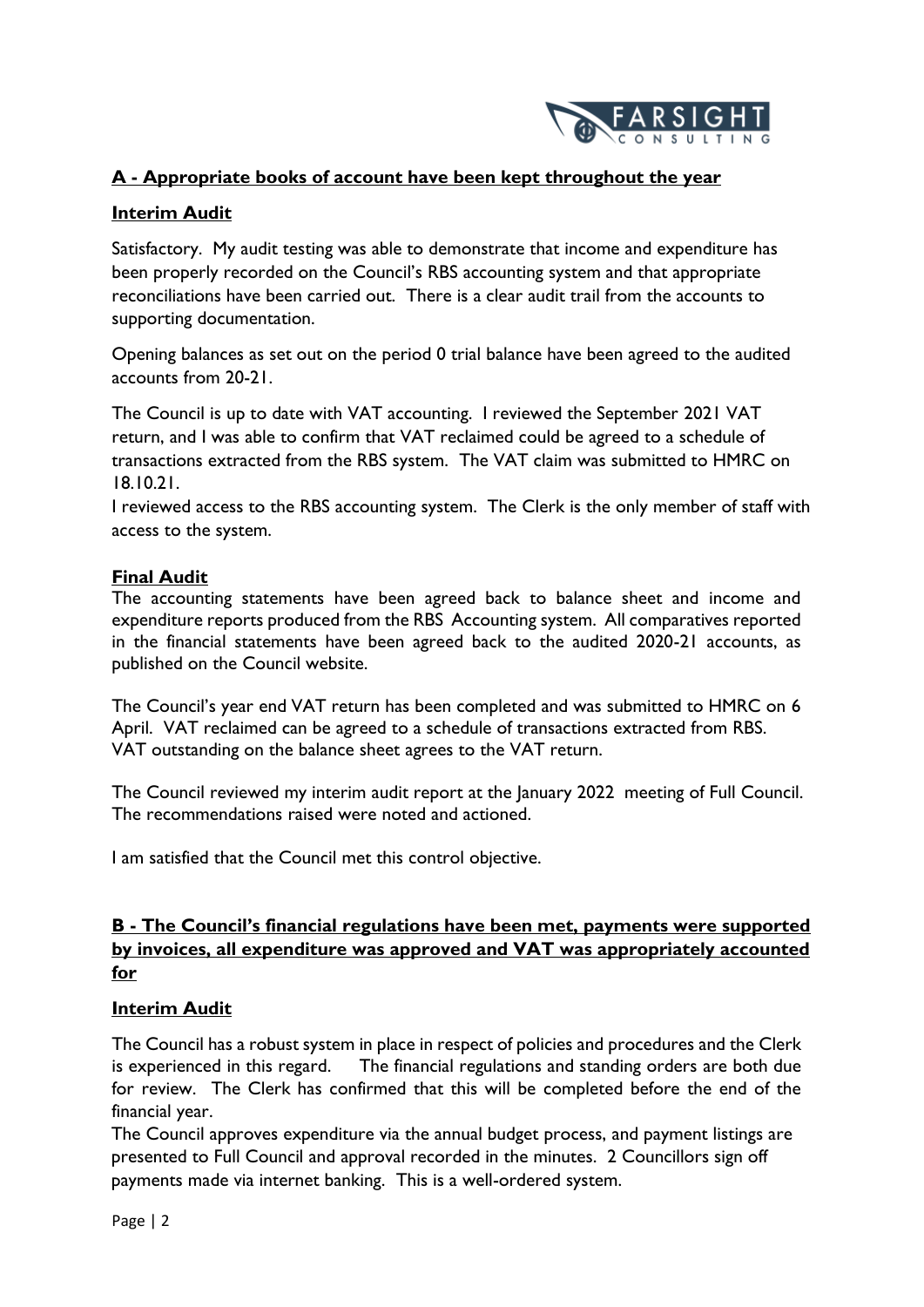

I tested a sample of expenditure transactions for the 8 months to end November 2021 and was able to confirm the following for transactions sampled:

- Cashbook entry could be agreed back to an invoice from the supplier
- Approval for the payment was recorded in a minute of a council meeting
- VAT accounting correct
- Electronic signature of two councillors was viewed on Lloyds bank ( one transaction only, walkthrough confirmation of controls)

I have identified 2 minor omissions:

- The purchase of a laptop was vouched by an order, not a VAT invoice. As a consequence the Council was not able to reclaim the VAT on this purchase. VAT invoices should be obtained for all purchases, including internet purchases
- One payment, a direct debit to BT, had not been reported on a payment list to a Council meeting. This should be rectified at the next meeting.

I also recommend that the Council should consider obtaining a purchase card from the bank. This will enable internet purchases to be made direct from the bank, eliminating the need for these purchases to be made by the Clerk and then reclaimed as expenses. Statements will need to be reviewed by Councillors.

#### **Final Audit**

Non pay expenditure per box 6 to the accounts amounted to £46,078, up from £21,943 in 2020-21.

I tested a further sample of expenditure transactions selected at random from cashbooks for months 9-12 of the financial year. For all transactions sampled, I was able to confirm the following:

- Expenditure per cashbook agrees to VAT invoice
- VAT correctly accounted for
- Expenditure relevant and appropriate for this Council.
- Payment included in payment approval list as reported to Council

2 councillors approved payment by email to Clerk before payment made through bank I am satisfied that the Council met this control objective.

#### **C - The Council assessed the significant risks to achieving its objectives and reviewed the adequacy of arrangements to manage these.**

#### **Interim Audit**

I note that the Council has an on-going risk assessment process. The risk assessment is due to be considered at the January or February 2022 meeting of Full Council. I have reminded the Clerk that a minute should be recorded showing that the risk assessment has been considered at a Full Council meeting by 31 March 2021.

The Council is insured with Zurich, on a standard local authority package. I confirmed that insurance cover is up to date, with expiry date of 31 May 2022. Money cover at £250K is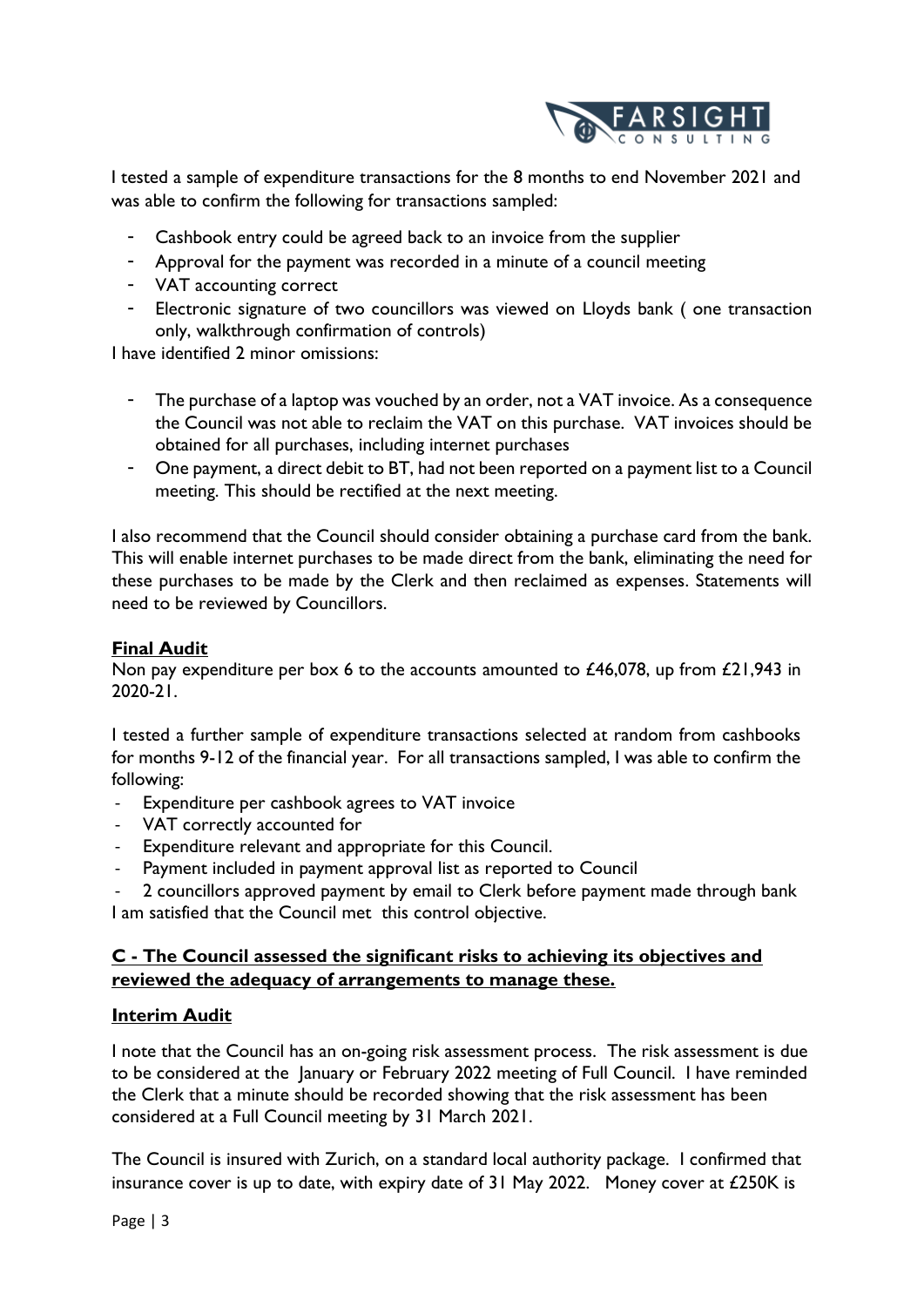

appropriate for a council of this size. Asset cover appeared consistent with the Council's fixed asset base. There have been no significant changes to assets in 21-22

The Council has a well-established process for backing up computer data, with backups held at remote locations. Computer data is stored in Microsoft Cloud, the RBS accounting system is backed up each week.

#### **Final Audit**

The Council completed the annual risk management review at the Full Council meeting in March 2022. The risk management review is a comprehensive document, setting out the Council's approach to identifying and managing risk and controls in place to mitigate against these risks. There is evidence of update in year. A separate risk assessment is maintained for the Village Hall.

I am satisfied that the Council met this control objective.

#### **D - The annual precept requirement resulted from an adequate budgetary process; progress against the budget was regularly monitored; and reserves were appropriate.**

#### **Interim Audit**

Work is under way on the 2022-23 budget. A draft budget was discussed at the November meeting of the Council, with the aim of finalising the budget and precept at the December meeting. Precept figures can then be submitted to Waverley by early January.

I have confirmed that regular budget reporting has occurred in 2021-22 – reports are reviewed quarterly by members, as required by financial regulations. The report is produced directly from RBS. I reviewed the half year report, and all variances were correctly reported. Minutes confirm that the budget v actuals report has been reported to members. I note that there is a projected overspend on staffing, this is due to the employment of a locum early in the financial year, and the recruitment of an assistant clerk post budget setting. I have one minor recommendation

Consultancy staff costs (locum) should be moved out of the staffing nominal code and to a non-staff expenditure code, to ensure proper accounting in the financial statements

#### **Final Audit**

Reserves at 31 March 2022 were £65,752 ( 2020-21 £81,761).

General reserves at year end were £10,897 This represents 18 % of precept, which below recommended levels set out in the NALC Practitioners' Guide. I recommend a general reserve of around 50% of a council of the size of Bramley. I therefore suggest a review of reserves is undertaken in 2022-23, with the aim of ensuring the general reserve is increased to a level in line with NALC recommended practice.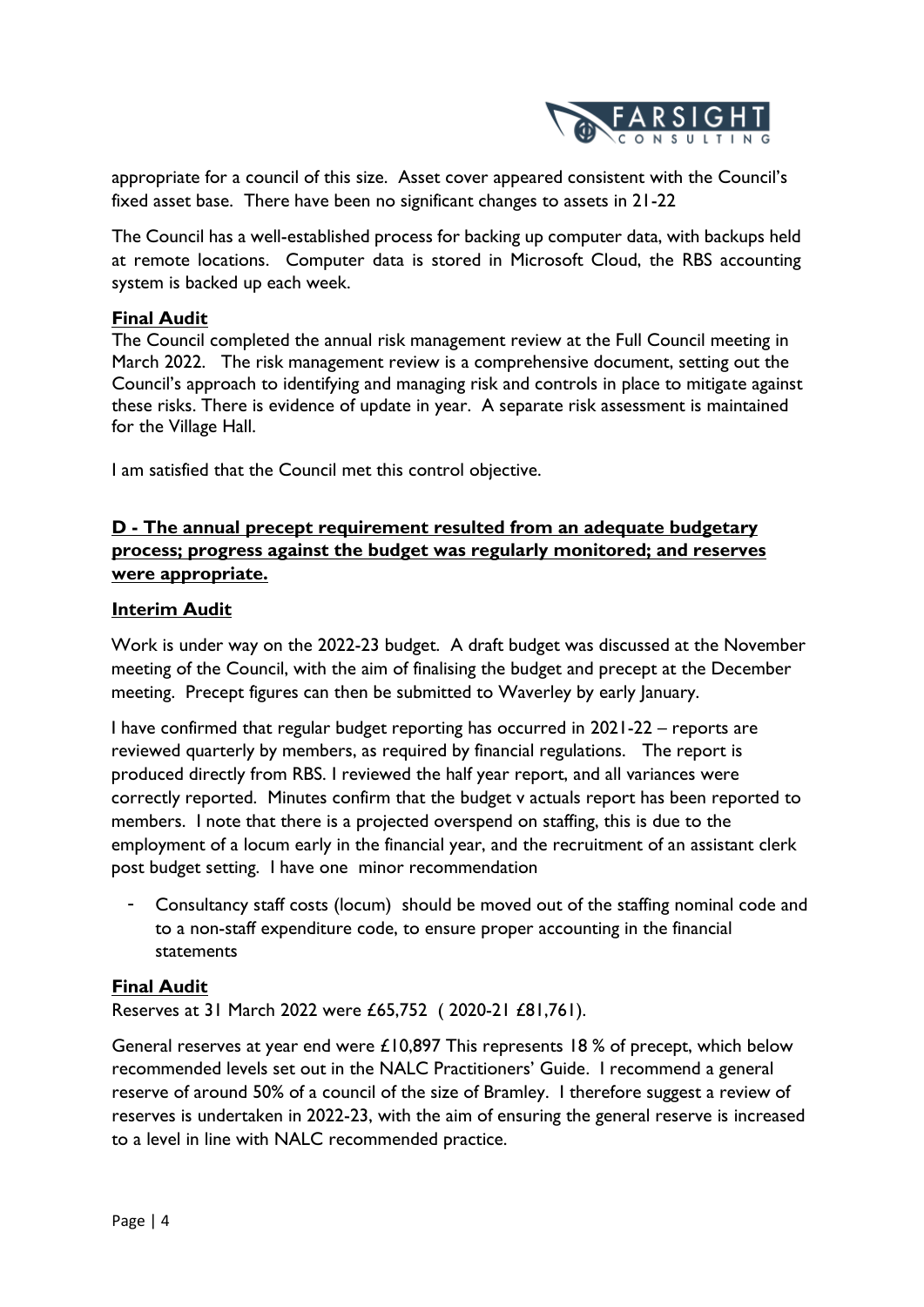

- The Council held earmarked reserves of £54K at 31.3.22. These are held for a number of reasons;
- Village Hall Maintenance £47K
- CIL £6.5K
- Surrey Members Reserve £0.8K

The 2022-23 budget and precept were approved at the December 2021 meeting of Full Council . A precept of £64,559 was approved.

I am satisfied that the Council met this control objective.

#### **E - Expected income was fully received, based on correct prices, properly recorded and promptly banked.**

#### **Interim Audit**

I selected a sample of transactions and for all items tested I was able to confirm the following:

- Accounting entry agreed to remittance advice note for CIL receipt from WBC. This credit should be moved to a CIL earmarked reserve as there are restrictions on how this money can be spent
- Accounting entry agreed to hire agreement and invoice for room hires. Hourly hire fee agreed to approved fees and charges document
- Accounting entry agreed to invoice for fireworks income from Village Bonfire **Committee**

#### **Final Audit**

Precept per box 2 to the accounts was £59,846 (20-21 £59,846). This has been agreed to third party documentation provided by external audit.

Income per box 3 to the accounts was  $£46,078$  (20-21  $£21,943$ ).

I reviewed postings to the income account as part of my final accounts testing. I noted a number of negative income figures included in the original draft accounts, these were in fact payments made to the Village Hall Trust as part of the separation of the two entities. The accounts were corrected and the payments to the Trust moved out of income and into expenditure in the accounting statements.

I am satisfied that this control objective was met.

#### **F - Petty cash payments were properly supported by receipts, all petty cash expenditure was approved and VAT appropriately accounted for.**

The Council retains a small petty cash balance, amounting to £243.76 at 31 March. The Clerk confirmed this balance has been counted and evidence of councillor review of the account has been provided. Adequate controls over petty cash are in place.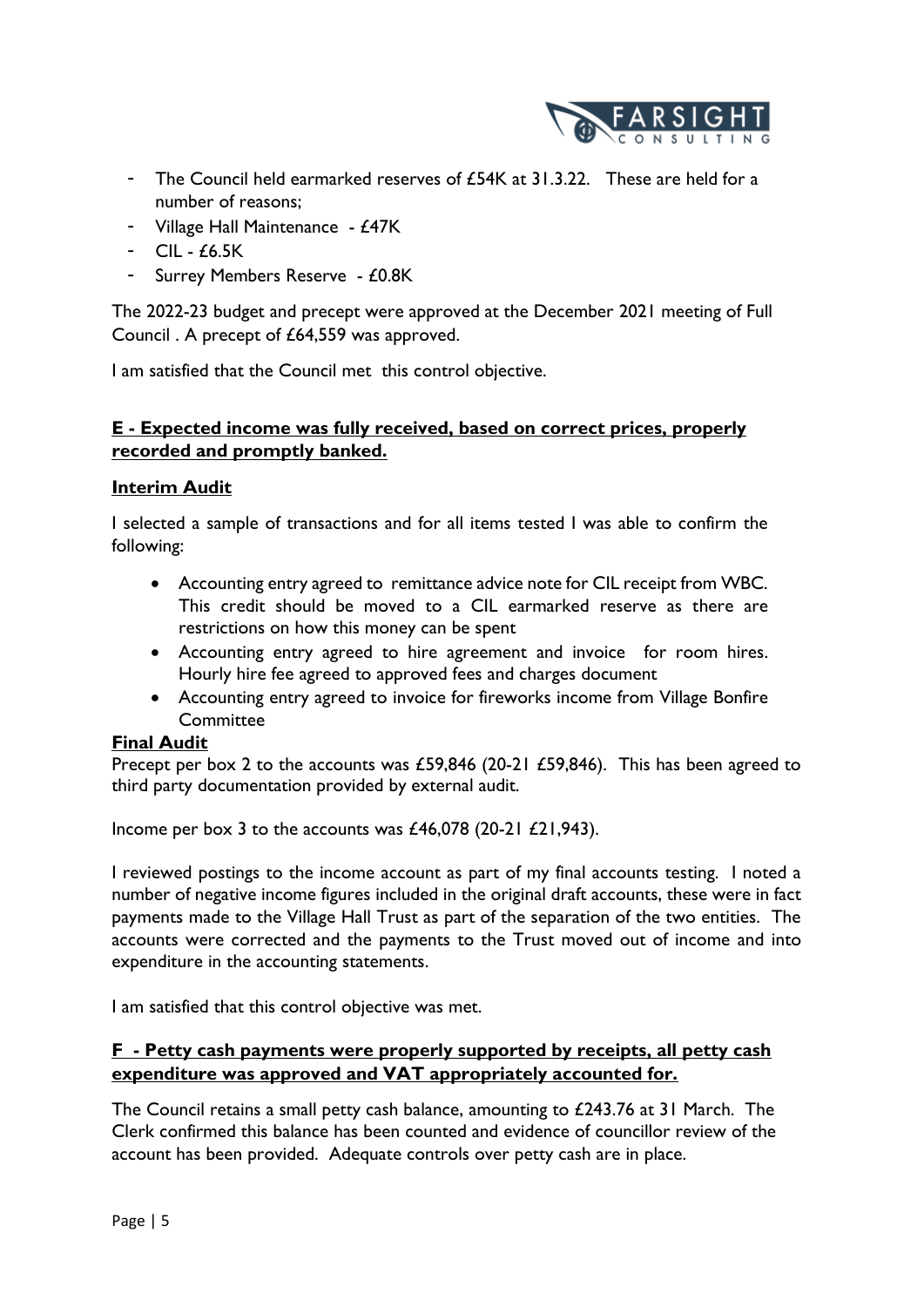

### **G- Salaries to employees and allowances to members were paid in accordance with council approvals, and PAYE and NI requirements were properly applied.**

#### **Final Audit**

Staff costs per box 4 to the accounts were £43,936 ( 20-21 £41,090). I confirmed by review of the nominal ledger that box 2 only includes costs relating to employees, as required by regulations . The Clerk confirmed that locum expenses had been journaled to administration cost centre 4034/101 and are now correctly accounted for.

I selected a sample of payroll transactions for July 2021 payroll recorded in the General ledger. I tested that:

- general ledger could be agreed back to payslip
- gross rate of pay for staff correct  $-$  Pay per the payslip was checked back to salaries approved by Council, and to contract / pay award letters.

I have no recommendations to raise in this area.

#### **H - Asset and investments registers were complete and accurate and properly maintained**

#### **Final Audit**

Fixed assets per box 9 to the accounts were £ 64,091 (20-21 £64,091) I confirmed with the clerk that there have been no additions or disposals of assets in 21-22. I have identified no additions from a review of the cashbook.

#### **I – Periodic and year-end bank account reconciliations were properly carried out.**

#### **Interim Audit**

The Council has been able to demonstrate that bank reconciliations have been carried out on a regular basis throughout 2021-22. The September 2021 reconciliations were reviewed and reperformed for the 2 Lloyds bank accounts. I agreed cashbook and bank balances back to relevant documentation, and checked reconciling items, where appropriate.

Bank reconciliations were reviewed by a councillor who is not a bank signatory and this review evidenced by signature on both the reconciliation and the bank statement. Bank reconciliations were also reported to the October Full Council.

I did not check the United Trust deposit account, this is reconciled annually due to infrequency of statements. This will be reviewed at my year end audit.

#### **Final Audit**

Cash per box 8 to the accounts was £65,752 (20-21 £81,761) I reperformed the year end bank reconciliations for 31 March 2022. I was able to agree all balances in the bank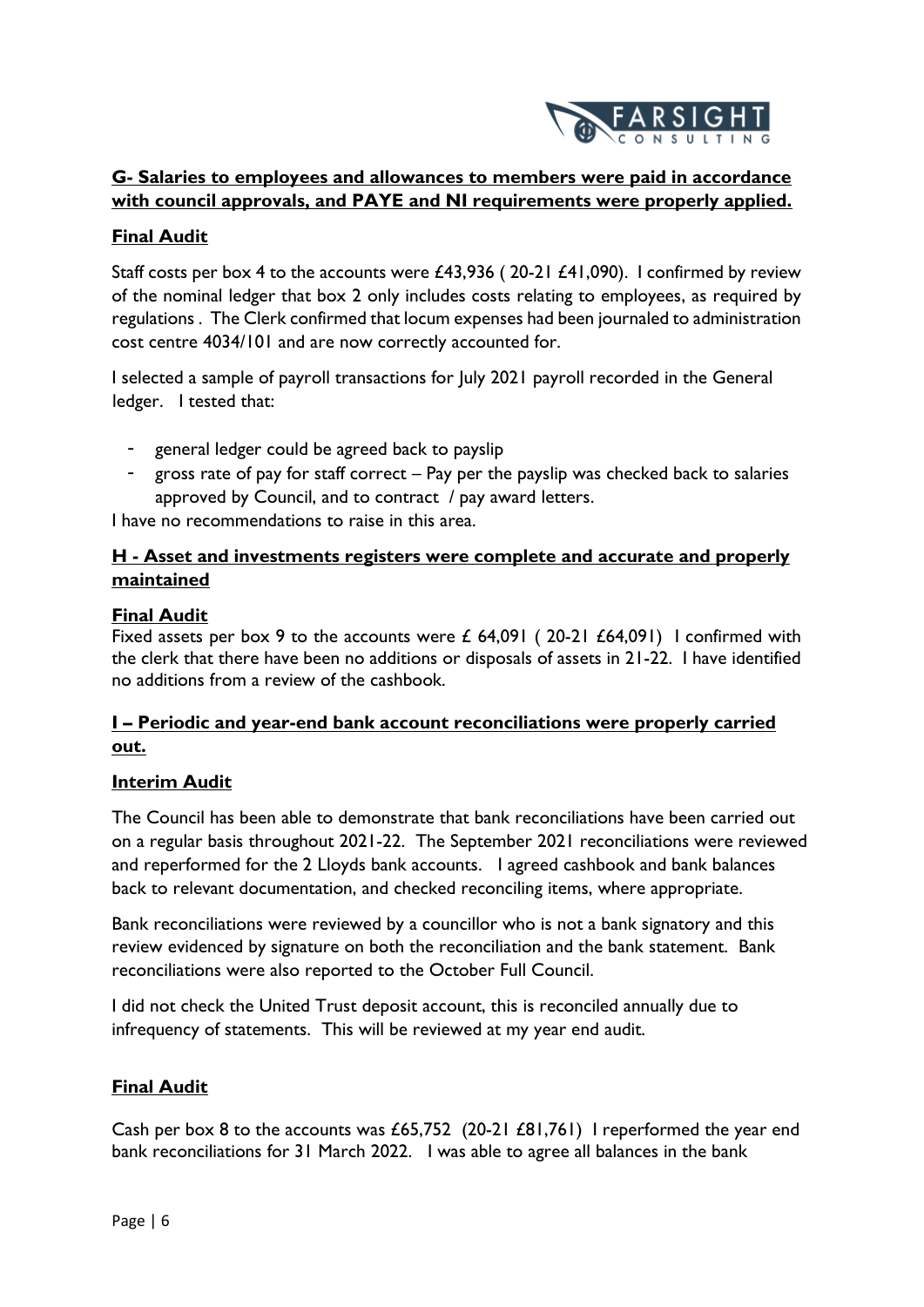

reconciliation to the RBS bank reports and to bank statements. The year-end reconciliation has been reviewed by Councillor Stern and the review evidenced.

#### **J - Accounting statements prepared during the year were prepared on the correct accounting basis (receipts and payments or income and expenditure), agreed to the cash book, were supported by an adequate audit trail from underlying records, and where appropriate debtors and creditors were properly recorded.**

Satisfactory – Accounts have been produced on a receipts and payments basis, this is appropriate as income and expenditure at the Council is below £200k.

An explanation of year-on-year variances has also been prepared, this provides explanation of variances as required by external audit. I have advised the clerk to simplify responses sent to internal audit, there is too much detail in the original draft.

I am satisfied this control objective has been met.

#### **L: The Authority publishes information on a free to access website/webpage up to date at the time of the internal audit in accordance with any relevant transparency code requirements**

The requirements of the Transparency Code 2015 do not apply to this Council, as gross income and expenditure is below £200K. This test is therefore not applicable at this Council and the internal audit report will be marked as not covered

#### **M- Public Inspection Rights**

| Inspection - Key date     | 2020-21<br><b>Actual</b> |
|---------------------------|--------------------------|
| Accounts approved at Full | 24 June 2021 Full        |
| Council                   | Council                  |
| Inspection period begins  | luly                     |
| Inspection period ends    | <b>II</b> August         |
| Correct length            | Yes                      |

Inspection periods for 20-21 accounts were set as follows

Regulatory requirements have been met in this area. For avoidance of doubt, the inspection announcement should be dated, ideally the day before the inspection period begins. This would avoid queries from the external auditor.

The accounts were signed off by the RFO on  $23<sup>rd</sup>$  lune and approved at Council on  $24<sup>th</sup>$  lune – issue raised by external audit last year has been dealt with.

#### **N: Publication requirements 2020 AGAR**

The Statement of Accounts, Annual Governance Statement and the external audit certificate are published on the accounts page of the Council website. The Conclusion of Audit certificate is also published, dated 28 September 2021, before the statutory deadline of 30 September . The audit opinion was clear, with a point raised in the other matters cell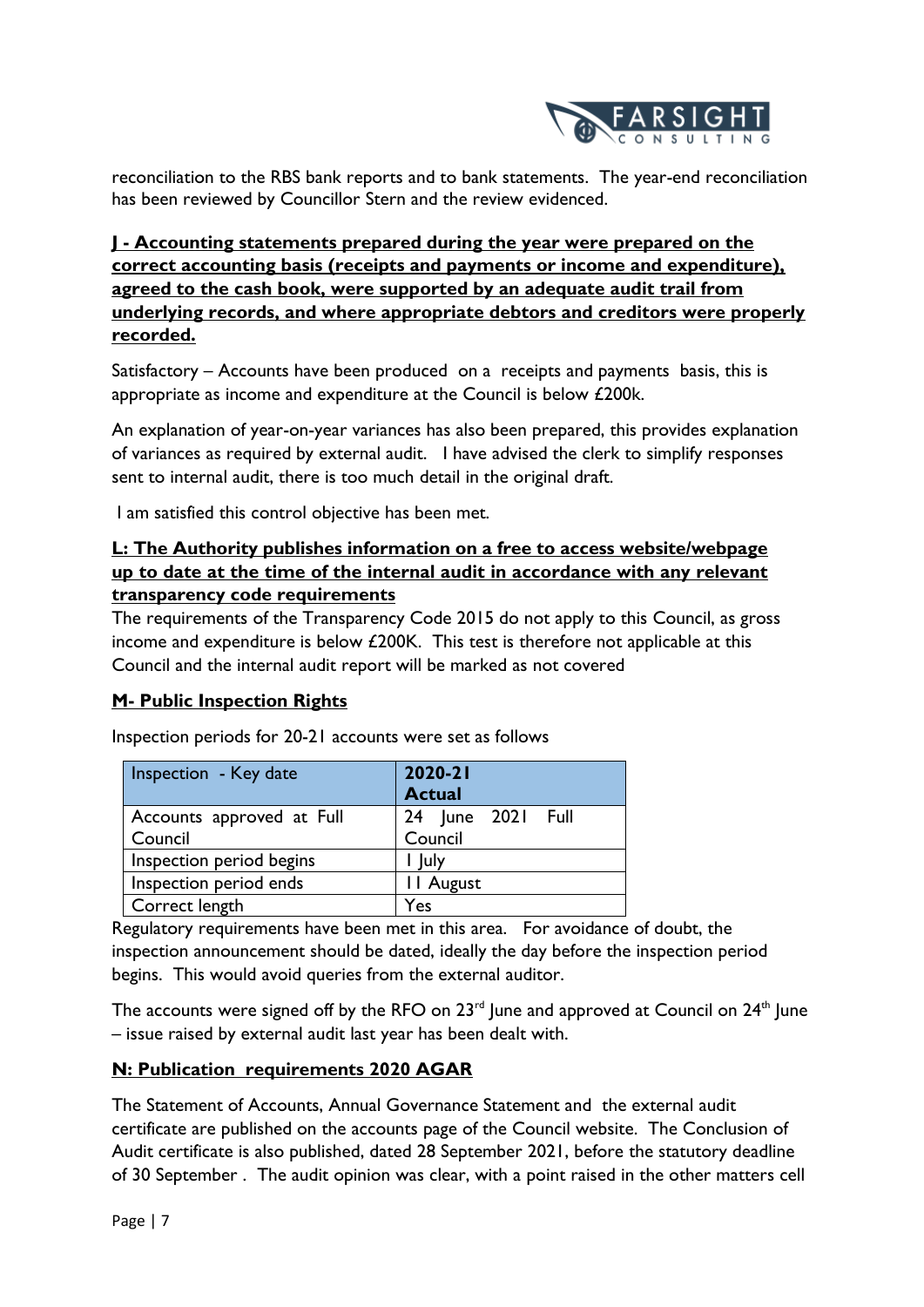

on the audit opinion relating to the charitable trust. The external audit certificate was dated 24.9.21

#### **0 - Trust funds (including charitable) The council met its responsibilities as a trustee.**

The Clerk updated me on progress to separate the Village Hall Charity ( Charity 200127) from the Parish Council. The 2 entities have now been separated. Separate meetings are held for the Village Hall Committee, which has its own bank account, and accounts are maintained as a separate company on RBS. Costs and income are allocated between the two entities. I recommend that a formal service level agreement is drawn up setting out how costs and income are to be shared between the two entities. This should be reviewed annually and approved in minutes of both the Parish Council and the Village Hall Charity.

I confirmed that 19-20 accounts were submitted on time to the Charity Commission. 20-21 accounts were submitted on 16 December 2021.

The Council appears to have made good progress in separating the Village Hall Committee from the Parish Council and this control objective is now being met.

I would like to take this opportunity to thank Kathy for her assistance with the audit. I attach my invoice, and the internal audit report from the AGAR.

Please do not hesitate to contact me if I can be of any assistance,

Yours sincerely

Mike Platten CPFA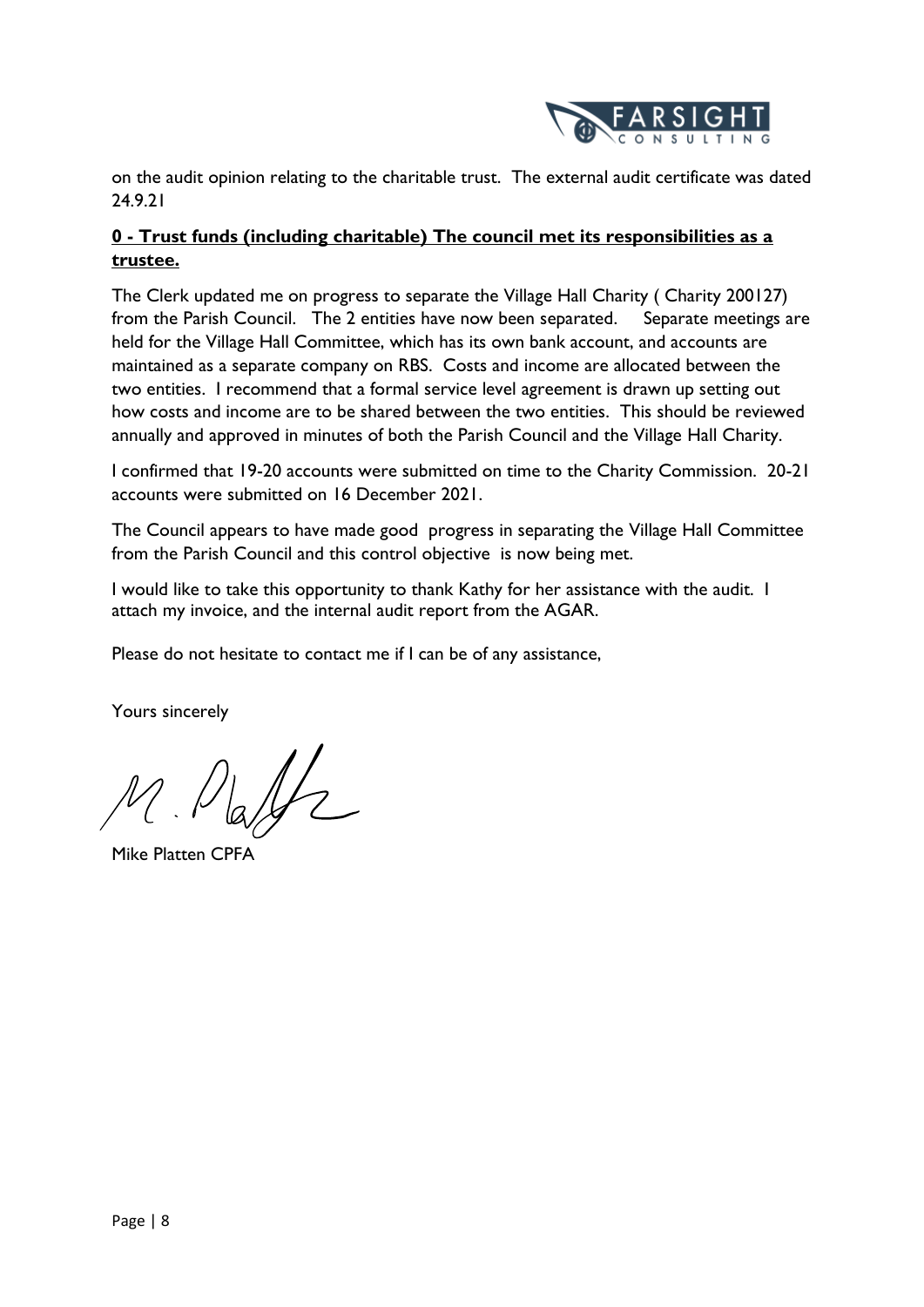

#### **Points Forward – Action Plan - interim audit APPENDIX A**

| <b>Matter Arising</b>                                                                                                                                           | <b>Recommendation</b>                                                                                                                                                                                                                                   | <b>Audit Follow Up</b>                                                          |
|-----------------------------------------------------------------------------------------------------------------------------------------------------------------|---------------------------------------------------------------------------------------------------------------------------------------------------------------------------------------------------------------------------------------------------------|---------------------------------------------------------------------------------|
| For avoidance of doubt, the<br>inspection announcement<br>should be dated, ideally the day<br>before the inspection period<br>begins.                           | This would avoid queries from the<br>external auditor                                                                                                                                                                                                   | Noted for 21-22                                                                 |
| The purchase of a laptop was<br>vouched by an order, not a VAT<br>invoice. As a consequence the<br>Council was not able to reclaim<br>the VAT on this purchase. | VAT invoices should be obtained<br>for all purchases, including internet<br>purchases                                                                                                                                                                   | <b>Noted</b>                                                                    |
| One payment, a direct debit to<br>BT had not been reported on a<br>Council<br>list to<br>payment<br>a<br>meeting.                                               | This should be rectified at the next<br>meeting.                                                                                                                                                                                                        | <b>Noted</b>                                                                    |
| also recommend<br>that the<br>L<br>should<br>Council<br>consider<br>obtaining a purchase card from<br>the bank.                                                 | This will enable internet purchases<br>to be made direct from the bank,<br>eliminating the need for these<br>purchases to be made by the Clerk<br>and then reclaimed as expenses.<br>Statements<br>will<br>need<br>to<br>be<br>reviewed by Councillors. | Not yet actioned, online<br>application not possible -<br>Clerk to contact bank |
| Consultancy staff costs (locum)                                                                                                                                 | These should be moved out of the<br>staffing nominal code and to a non<br>staff expenditure code, to ensure<br>proper accounting in the financial<br>statements                                                                                         | Actioned                                                                        |
| CIL receipt from WBC.                                                                                                                                           | This credit should be moved<br>to a CIL earmarked reserve as<br>there are restrictions on how<br>this money can be spent                                                                                                                                | Actioned                                                                        |
| Costs and income are allocated<br>between the Parish Council and<br>Village Hall Charity.                                                                       | I recommend that a formal service<br>level agreement is drawn up setting<br>out how costs and income are to<br>be shared between the two                                                                                                                | Actioned                                                                        |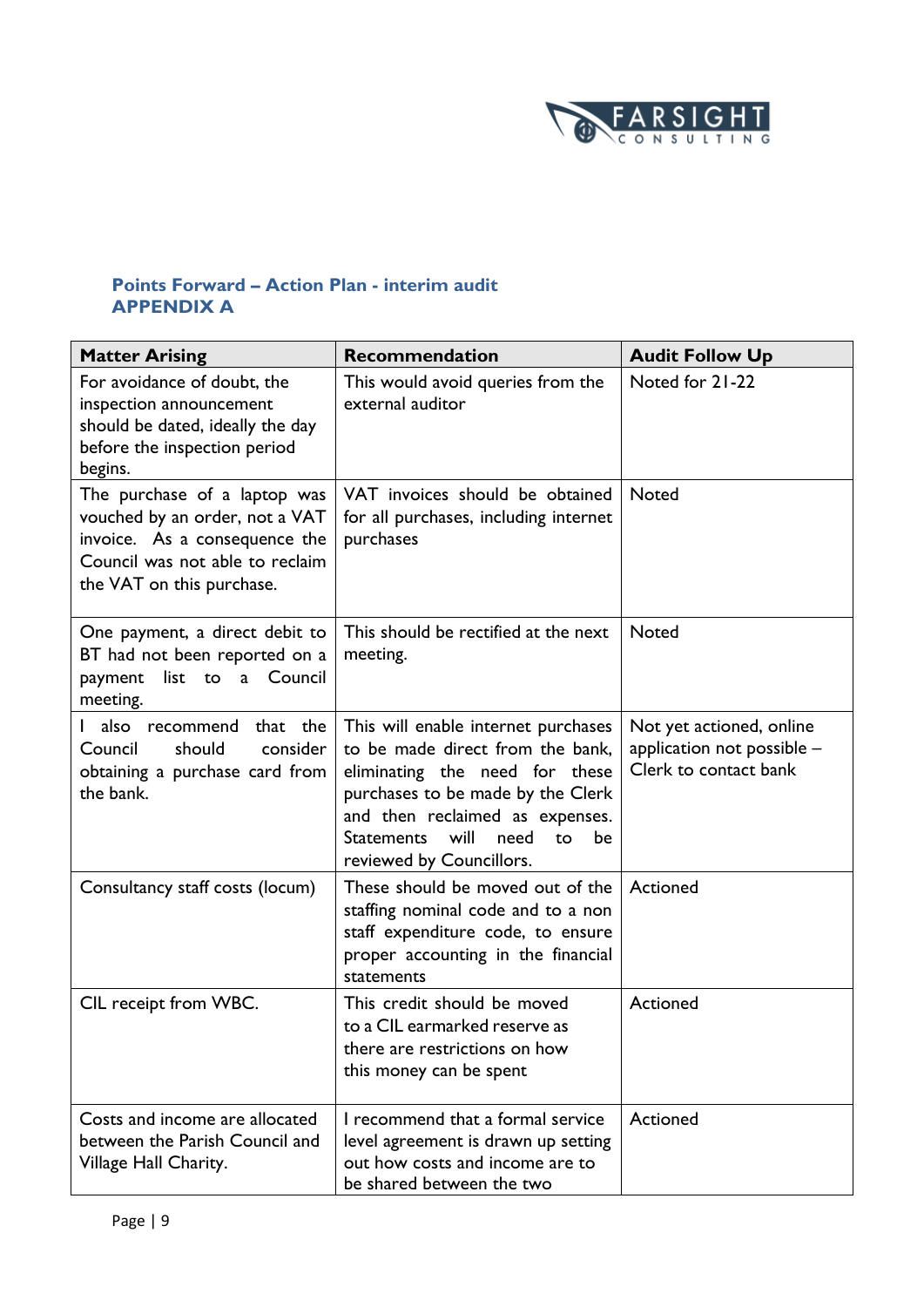

| entities. This should be reviewed<br>annually, and approved in minutes |  |
|------------------------------------------------------------------------|--|
| of both the Parish Council and the                                     |  |
| Village Hall Charity.                                                  |  |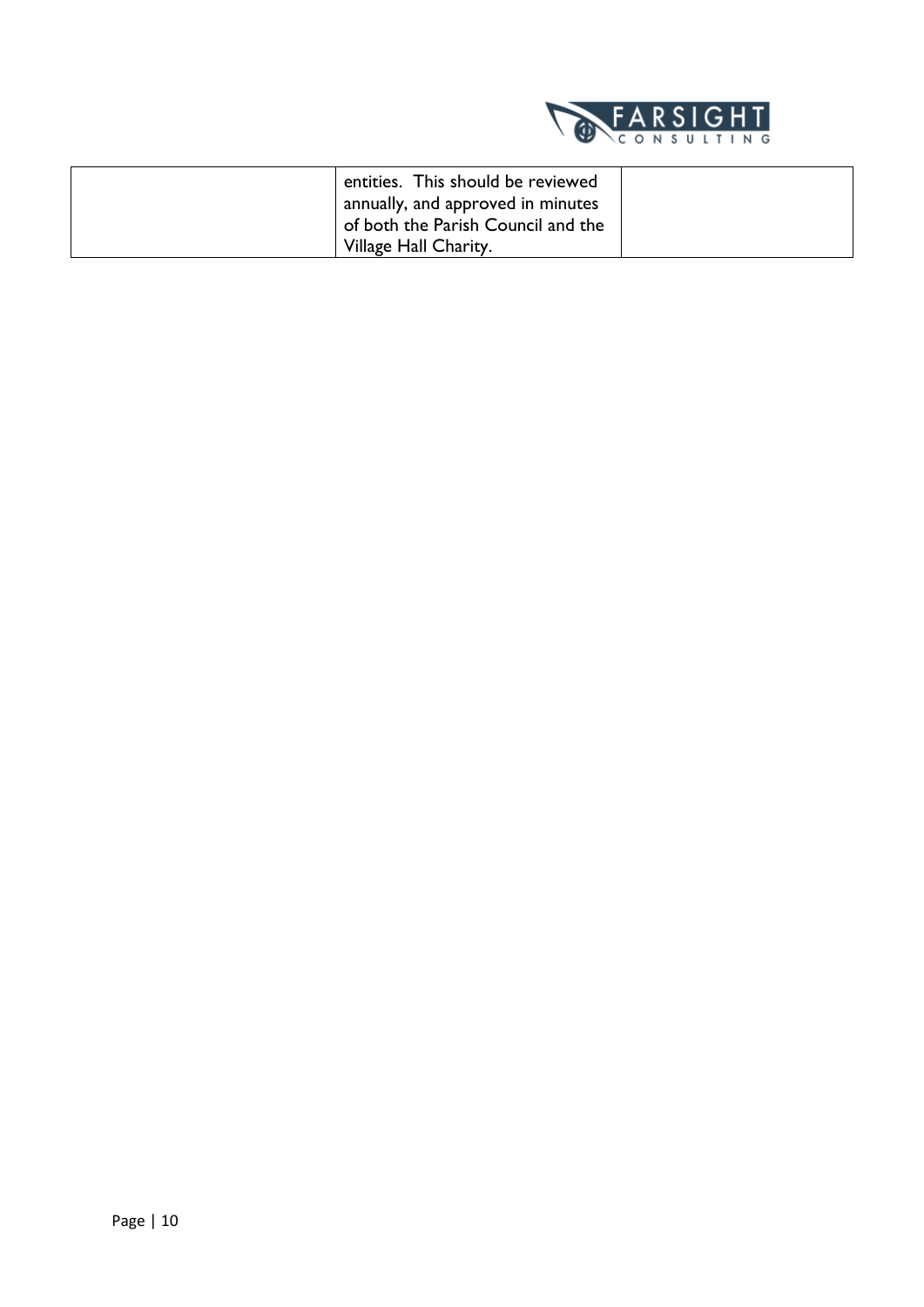|                         |                                                                                                       |                               |             | <b>ANNUAL RETURN - ENGLAND</b><br>FOR THE YEAR ENDED 31 MARCH 2022<br><b>Bramley Parish Council</b>                                                                                                              |
|-------------------------|-------------------------------------------------------------------------------------------------------|-------------------------------|-------------|------------------------------------------------------------------------------------------------------------------------------------------------------------------------------------------------------------------|
|                         | <b>SECTION 2 - THE STATEMENT OF ACCOUNTS</b>                                                          |                               |             |                                                                                                                                                                                                                  |
|                         | records and have been prepared on the basis of Receipts and Payments.                                 |                               |             | I certify that the accounts contained in this return present fairly the financial position of the council, are consistant with the underlying financial                                                          |
|                         |                                                                                                       | Responsible Financial Officer |             | Date                                                                                                                                                                                                             |
|                         | I confirm that these accounts are approved by the<br>Council and recorded as council minute reference |                               |             | Dated                                                                                                                                                                                                            |
|                         | Signed on behalf of the above Council (Chair)                                                         |                               |             | Date                                                                                                                                                                                                             |
|                         |                                                                                                       | Last Year £                   | This Year £ | General Notes for Guidance                                                                                                                                                                                       |
| 1                       | Balances brought<br>forward                                                                           | 63,056                        | 81,761      | Total balances and reserves at the beginning of the year as recorded<br>in the financial records. Value must agree to Box 7 of previous year.                                                                    |
| 2                       | $(+)$ Precept or<br>Rates and Levies                                                                  | 59,846                        | 59,846      | Total amount of precept (or for IDBs rates and levies) received or<br>receivable in the year. Exclude any grants received.                                                                                       |
| 3                       | (+) Total other<br>receipts                                                                           | 21,892                        | 14,159      | Total income or receipts as recorded in the cashbook less the<br>precept or rates/levies received (line 2). Include any grants received.                                                                         |
| 4                       | (-) Staff costs                                                                                       | 41,090                        | 43,936      | Total expenditure or payments made to and on behalf of all<br>employees. Include gross salaries and wages, employers NI<br>contributions, employers pension contributions, gratuities and<br>severance payments. |
| 5                       | (-) Loan<br>interest/capital<br>repayments                                                            | 0                             |             | Total expenditure or payments of capital and interest made during<br>the year on the authority's borrowings (if any).                                                                                            |
| 6                       | (-) All other<br>payments                                                                             | 21,943                        | 46,078      | Total expenditure or payments as recorded in the cashbook less<br>staff costs (line 4) and loan interest/capital repayments (line 5).                                                                            |
| $\overline{\mathbf{r}}$ | $(=)$ Balances<br>carried forward                                                                     | 81,761                        | 65,752      | Total balances and reserves at the end of the year. [Must equal<br>$(1+2+3)-(4+5+6)$ ]                                                                                                                           |
| 8                       | Total value of<br>cash and short<br>term investments                                                  | 81,761                        | 65,752      | The sum of all current and deposit bank accounts, cash holdings<br>and short term investments held as at 31 March - To agree with<br>bank reconciliation.                                                        |
| 9                       | <b>Total fixed assets</b><br>plus long term<br>investments and<br>assets                              | 64,091                        | 64,091      | The value of all the property the authority owns $-$ it is made up of all<br>its fixed assets and long term investments as at 31 March.                                                                          |
| 10                      | <b>Total Borrowings</b>                                                                               | 0                             | 0           | The outstanding capital balance as at 31 March of all loans from<br>third parties (including PWLB).                                                                                                              |
|                         |                                                                                                       |                               |             | The following documents should accompany the accounts when submitted to the auditor:<br>* A brief explanation of significant variations from last year to this year in Section 2;                                |

\* Bank Reconciliation as at 31 March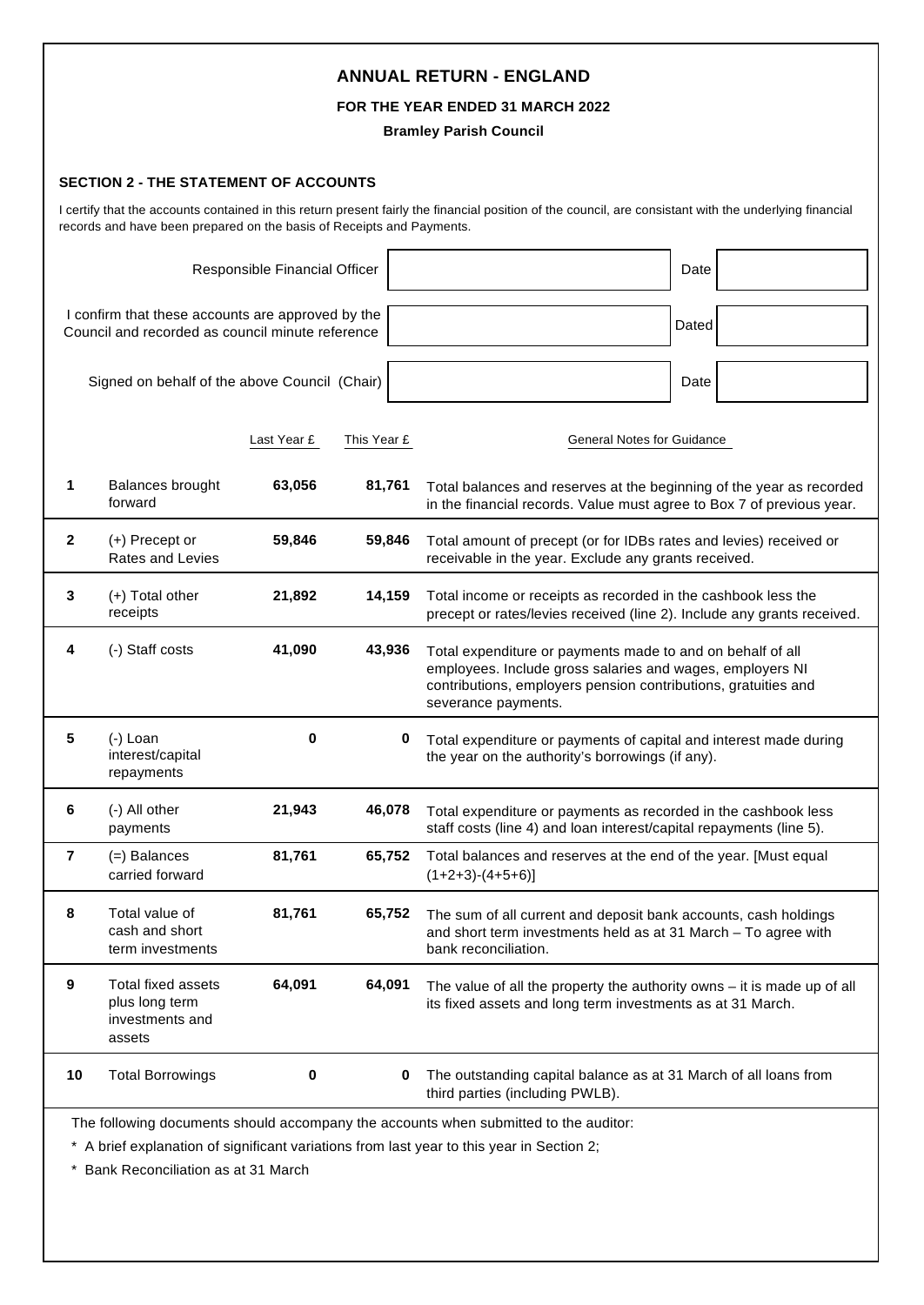|              |                                              |             |             |      | <b>Bramley Parish Council</b> | Page 1                                                                                                                                                                                    |
|--------------|----------------------------------------------|-------------|-------------|------|-------------------------------|-------------------------------------------------------------------------------------------------------------------------------------------------------------------------------------------|
|              |                                              |             |             |      |                               | Working details for ANNUAL RETURN - Year ended 31 March 2022                                                                                                                              |
|              |                                              |             |             |      |                               |                                                                                                                                                                                           |
|              |                                              | Last Year £ | This Year £ |      | Code and Centre               | Code Description                                                                                                                                                                          |
| 1            |                                              | 15,556      | 34,261      | 310  | $\mathbf 0$                   | <b>General Reserves</b>                                                                                                                                                                   |
| 1            |                                              | 47,500      | 47,500      | 350  | $\Omega$                      | <b>Ear Marked Reserves</b>                                                                                                                                                                |
| 1            | Balances brought                             | 63,056      | 81,761      |      |                               | Total balances and reserves at the beginning of the year as recorded                                                                                                                      |
|              | forward                                      |             |             |      |                               | in the financial records. Value must agree to Box 7 of previous year.                                                                                                                     |
| $\mathbf{2}$ |                                              | 59,846      | 59,846      | 1076 | 101                           | Precept                                                                                                                                                                                   |
| 2            | $(+)$ Precept or<br><b>Rates and Levies</b>  | 59,846      | 59,846      |      |                               | Total amount of precept (or for IDBs rates and levies) received or<br>receivable in the year. Exclude any grants received.                                                                |
| 3            |                                              | 2,176       | 5,546       | 115  | 999                           | VAT on Receipts                                                                                                                                                                           |
| 3            |                                              | 800         | 200         | 1000 | 307                           | Income - Rents                                                                                                                                                                            |
| 3            |                                              | 720         | 0           | 1000 | 312                           | Income - Rents                                                                                                                                                                            |
| 3            |                                              | 5,904       | $-103$      | 1001 | 201                           | Income - Village Hall                                                                                                                                                                     |
| 3            |                                              | 0           | $-140$      | 1002 | 303                           | Income - Meeting room                                                                                                                                                                     |
| 3            |                                              | 817         | 475         | 1010 | 101                           | Income - Bank Interest                                                                                                                                                                    |
| 3            |                                              | 4,218       | 0           | 1012 | 101                           | Income - Other Reimbursements                                                                                                                                                             |
| 3            |                                              | 5,000       | 0           | 1012 | 201                           | Income - Other Reimbursements                                                                                                                                                             |
| 3            |                                              | 1,810       | 746         | 1012 | 301                           | Income - Other Reimbursements                                                                                                                                                             |
| 3            |                                              | 447         | 79          | 1012 | 303                           | Income - Other Reimbursements                                                                                                                                                             |
| 3            |                                              | 0           | 826         | 1012 | 309                           | Income - Other Reimbursements                                                                                                                                                             |
| 3            |                                              | 0           | 6,529       | 1012 | 311                           | Income - Other Reimbursements                                                                                                                                                             |
| 3            | $(+)$ Total other<br>receipts                | 21,892      | 14,159      |      |                               | Total income or receipts as recorded in the cashbook less the<br>precept or rates/levies received (line 2). Include any grants received.                                                  |
| 4            |                                              | 21,342      | 31,894      | 4000 | 101                           | Salary - Clerk & Asst Clerk                                                                                                                                                               |
|              |                                              | 145         | 0           | 4001 | 301                           | Wages - Groundsmen                                                                                                                                                                        |
| Δ            |                                              | 8,935       | 3,922       | 4001 | 308                           | Wages - Groundsmen                                                                                                                                                                        |
| 4            |                                              | 1,775       | $-1,775$    | 4002 | 201                           | Wages - Cleaner                                                                                                                                                                           |
| 4            |                                              | 241         | 348         | 4002 | 301                           | Wages - Cleaner                                                                                                                                                                           |
| 4            |                                              | 2,336       | $-2,336$    | 4003 | 201                           | Wages - Keyholder/bookings                                                                                                                                                                |
| 4            |                                              | 1,668       | 3,258       | 4007 | 101                           | NI (ER's)                                                                                                                                                                                 |
| 4            |                                              | 4,649       | 8,627       | 4008 | 101                           | Pension contributions                                                                                                                                                                     |
| 4            | (-) Staff costs                              | 41,090      | 43,936      |      | severance payments.           | Total expenditure or payments made to and on behalf of all<br>employees. Include gross salaries and wages, employers NI<br>contributions, employers pension contributions, gratuities and |
| 5            | $(-)$ Loan<br>interest/capital<br>repayments | 0           | 0           |      |                               | Total expenditure or payments of capital and interest made during<br>the year on the authority's borrowings (if any).                                                                     |
| 6            |                                              | 2,008       | 6,000       | 515  | 999                           | VAT on Payments                                                                                                                                                                           |
| 6            |                                              | 830         | 870         | 4010 | 101                           | Audit fees                                                                                                                                                                                |
| 6            |                                              | 13          | 0           | 4015 | 101                           | <b>Travelling Expenses</b>                                                                                                                                                                |
| 6            |                                              | 400         | 0           | 4016 | 308                           | Surveys, etc                                                                                                                                                                              |
| 6            |                                              | 500         | 0           | 4016 | 312                           | Surveys, etc                                                                                                                                                                              |
| 6            |                                              | 340         | 569         | 4030 | 101                           | Postage & Stationery                                                                                                                                                                      |
| 6            |                                              | 10          | -25         | 4030 | 201                           | Postage & Stationery                                                                                                                                                                      |
| 6            |                                              | 0           | 62          | 4030 | 303                           | Postage & Stationery                                                                                                                                                                      |
| 6            |                                              | 20          | 40          | 4031 | 101                           | Website                                                                                                                                                                                   |
|              |                                              |             |             |      |                               | <b>Continued over page</b>                                                                                                                                                                |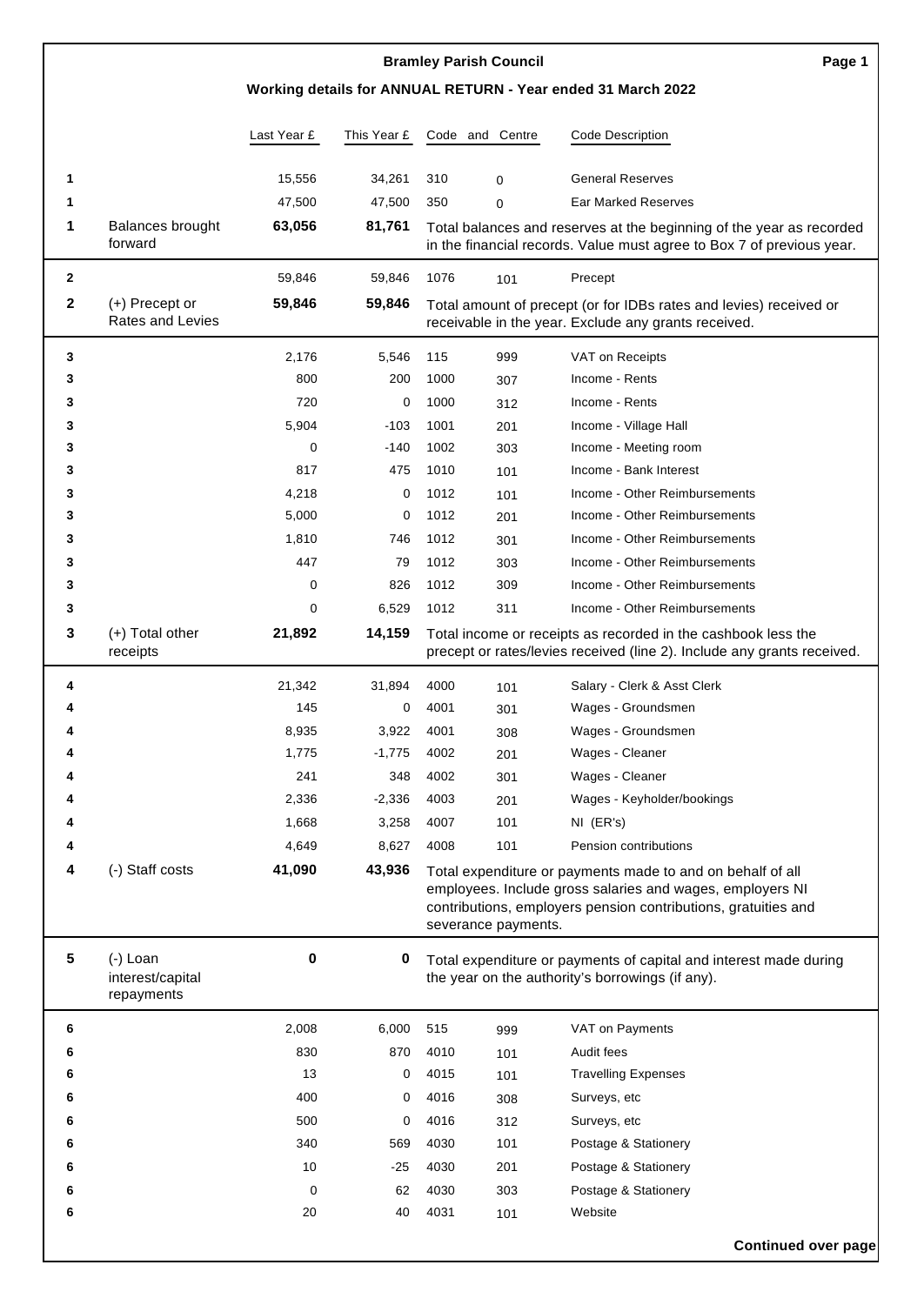#### **Bramley Parish Council**

#### **Working details for ANNUAL RETURN - Year ended 31 March 2022**

|        | Last Year £ | This Year £ |              | Code and Centre | Code Description                                  |
|--------|-------------|-------------|--------------|-----------------|---------------------------------------------------|
| 6      | 60          | 10          | 4032         | 101             | Training                                          |
| 6      | 240         | 533         | 4033         | 101             | Software                                          |
| 6      | 198         | 3,369       | 4034         | 101             | Other miscellaneous                               |
| 6      | 15          | 0           | 4034         | 201             | Other miscellaneous                               |
| 6      | 0           | 125         | 4034         | 301             | Other miscellaneous                               |
| 6      | 1,071       | 864         | 4034         | 303             | Other miscellaneous                               |
| 6      | 0           | 154         | 4034         | 304             | Other miscellaneous                               |
| 6      | 0           | 184         | 4034         | 306             | Other miscellaneous                               |
| 6      | 513         | 0           | 4034         | 308             | Other miscellaneous                               |
| 6      | 0           | 47          | 4034         | 309             | Other miscellaneous                               |
| 6      | 0           | 4,942       | 4035         | 308             | Grounds maintenance                               |
| 6      | 1,545       | 1,158       | 4043         | 101             | <b>Insurance Premiums</b>                         |
| 6      | 0           | $-165$      | 4043         | 301             | <b>Insurance Premiums</b>                         |
| 6      | 1,617       | 1,638       | 4045         | 101             | Subscriptions                                     |
| 6      | 300         | $-302$      | 4045         | 201             | Subscriptions                                     |
| 6      | 0           | 36          | 4045         | 308             | Subscriptions                                     |
| 6      | 60          | 70          | 4045         | 311             | Subscriptions                                     |
| 6      | 701         | 731         | 4046         | 101             | Telephone charges                                 |
| 6      | 483         | $-483$      | 4046         | 201             | Telephone charges                                 |
| 6      | 488         | $-488$      | 4047         | 201             | Cleaning materials                                |
| 6      | 16          | 0           | 4047         | 301             | Cleaning materials                                |
| 6      | 228         | $-228$      | 4048         | 201             | Fire and Security                                 |
| 6      | 67          | -45         | 4048         | 301             | Fire and Security                                 |
| 6      | $\mathbf 0$ | 76          | 4048         | 308             | Fire and Security                                 |
| 6      | 464         | $-464$      | 4049         | 201             | <b>General Maintenance</b>                        |
| 6      | $-119$      | 282         | 4049         | 301             | <b>General Maintenance</b>                        |
| 6      | 656         | 587         | 4049         | 302             | <b>General Maintenance</b>                        |
| 6<br>6 | 0<br>394    | 75<br>5,530 | 4049<br>4049 | 304             | <b>General Maintenance</b><br>General Maintenance |
| 6      | 0           | 12          | 4049         | 308             | <b>General Maintenance</b>                        |
| 6      | 793         | $-793$      | 4050         | 310<br>201      | <b>Electricity charges</b>                        |
| 6      | 1,949       | 1,346       | 4050         | 302             | Electricity charges                               |
| 6      | 104         | $-104$      | 4050         | 312             | Electricity charges                               |
| 6      | 283         | $-283$      | 4051         | 201             | <b>Water Charges</b>                              |
| 6      | 407         | $-368$      | 4052         | 201             | Refuse collections                                |
| 6      | 202         | -94         | 4052         | 301             | Refuse collections                                |
| 6      | 220         | 160         | 4052         | 308             | Refuse collections                                |
| 6      | 600         | 600         | 4054         | 301             | Rents - other                                     |
| 6      | 1,210       | 1,398       | 4057         | 301             | <b>Grass Cutting</b>                              |
| 6      | 72          | 0           | 4058         | 308             | Play Area Safety                                  |
| 6      | 951         | $-951$      | 4060         | 201             | Gas charges                                       |
| 6      | 2,000       | 0           | 4100         | 101             | Grants to other organisations                     |
| 6      | 0           | 10,904      | 4100         | 201             | Grants to other organisations                     |
| 6      | 0           | 6,750       | 4100         | 305             | Grants to other organisations                     |
| 6      | 0           | 1,520       | 4100         | 307             | Grants to other organisations                     |
| 6      | 0           | 25          | 4601         | 101             | <b>Bramley events</b>                             |
|        |             |             |              |                 |                                                   |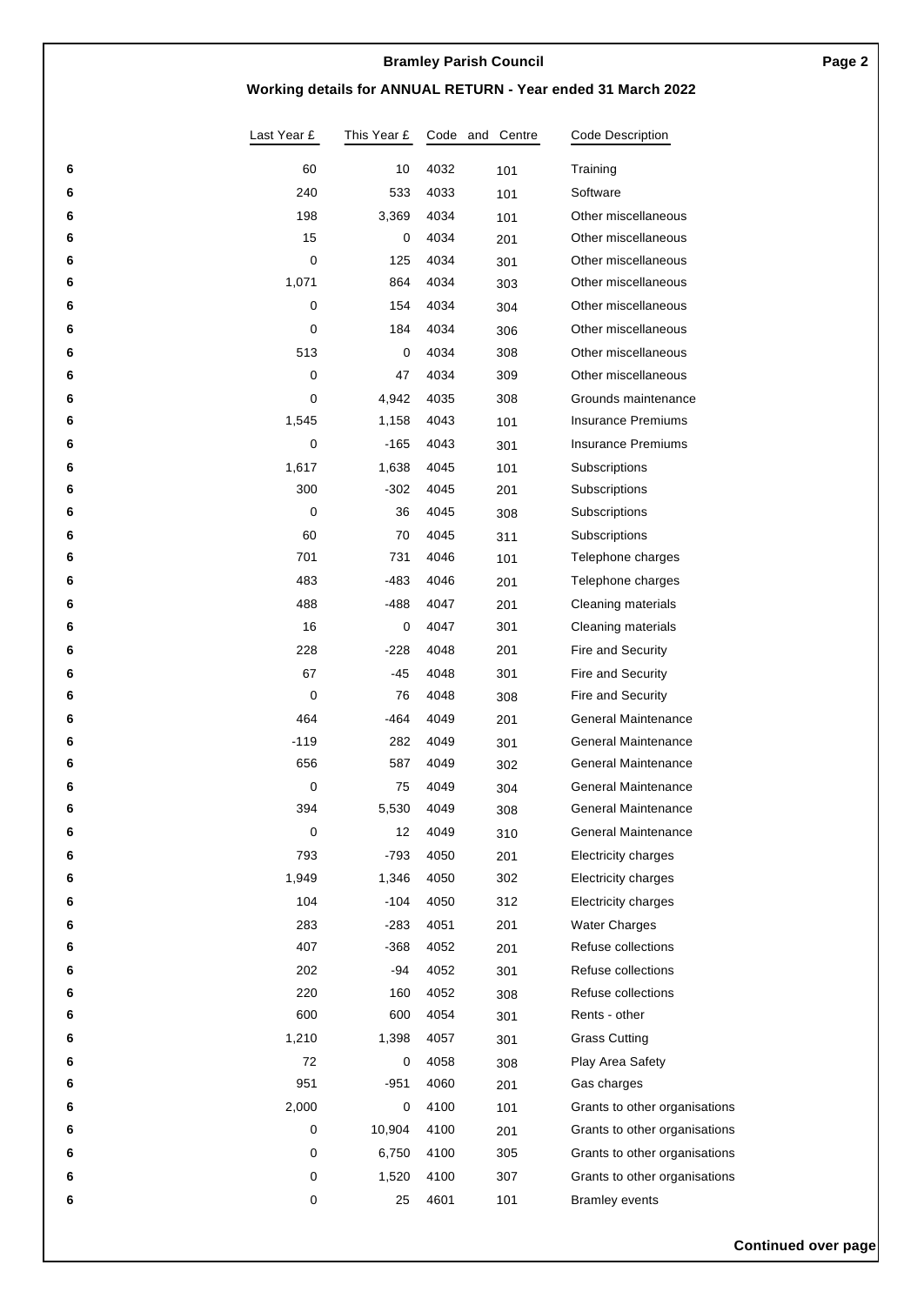#### **Bramley Parish Council**

#### **Working details for ANNUAL RETURN - Year ended 31 March 2022**

|                |                                                                          | Last Year £ | This Year £ | Code and | Centre                          | <b>Code Description</b>                                                                                                                 |
|----------------|--------------------------------------------------------------------------|-------------|-------------|----------|---------------------------------|-----------------------------------------------------------------------------------------------------------------------------------------|
| 6              |                                                                          | 12          | 43          | 4601     | 303                             | <b>Bramley events</b>                                                                                                                   |
| 6              |                                                                          | $\Omega$    | 111         | 4601     | 304                             | <b>Bramley events</b>                                                                                                                   |
| 6              |                                                                          | 20          | 50          | 4601     | 306                             | <b>Bramley events</b>                                                                                                                   |
| 6              | (-) All other<br>payments                                                | 21,943      | 46,078      |          |                                 | Total expenditure or payments as recorded in the cashbook less<br>staff costs (line 4) and loan interest/capital repayments (line 5).   |
| $\overline{7}$ | $(=)$ Balances<br>carried forward                                        | 81,761      | 65,752      |          | $(1+2+3)-(4+5+6)$ ]             | Total balances and reserves at the end of the year. [Must equal                                                                         |
| 8              |                                                                          | 23,489      | 8,675       | 200      | $\Omega$                        | Current Bank A/c                                                                                                                        |
| 8              |                                                                          | 47,500      | 47,500      | 220      | $\Omega$                        | United Trust Deposit Account                                                                                                            |
| 8              |                                                                          | 10,493      | 9,333       | 230      | $\Omega$                        | <b>Bramley Library</b>                                                                                                                  |
| 8              |                                                                          | 200         | 180         | 320      | $\Omega$                        | Petty Cash                                                                                                                              |
| 8              |                                                                          | 79          | 64          | 330      | $\Omega$                        | Library Petty Cash                                                                                                                      |
| 8              | Total value of<br>cash and short<br>term investments                     | 81,761      | 65,752      |          | bank reconciliation.            | The sum of all current and deposit bank accounts, cash holdings<br>and short term investments held as at 31 March - To agree with       |
| 9              |                                                                          | 64,091      | 64,091      | 9        | $\Omega$                        | <b>Total Fixed Assets</b>                                                                                                               |
| 9              | <b>Total fixed assets</b><br>plus long term<br>investments and<br>assets | 64,091      | 64,091      |          |                                 | The value of all the property the authority owns $-$ it is made up of all<br>its fixed assets and long term investments as at 31 March. |
| 10             | <b>Total Borrowings</b>                                                  | 0           | 0           |          | third parties (including PWLB). | The outstanding capital balance as at 31 March of all loans from                                                                        |
|                |                                                                          |             |             |          |                                 |                                                                                                                                         |